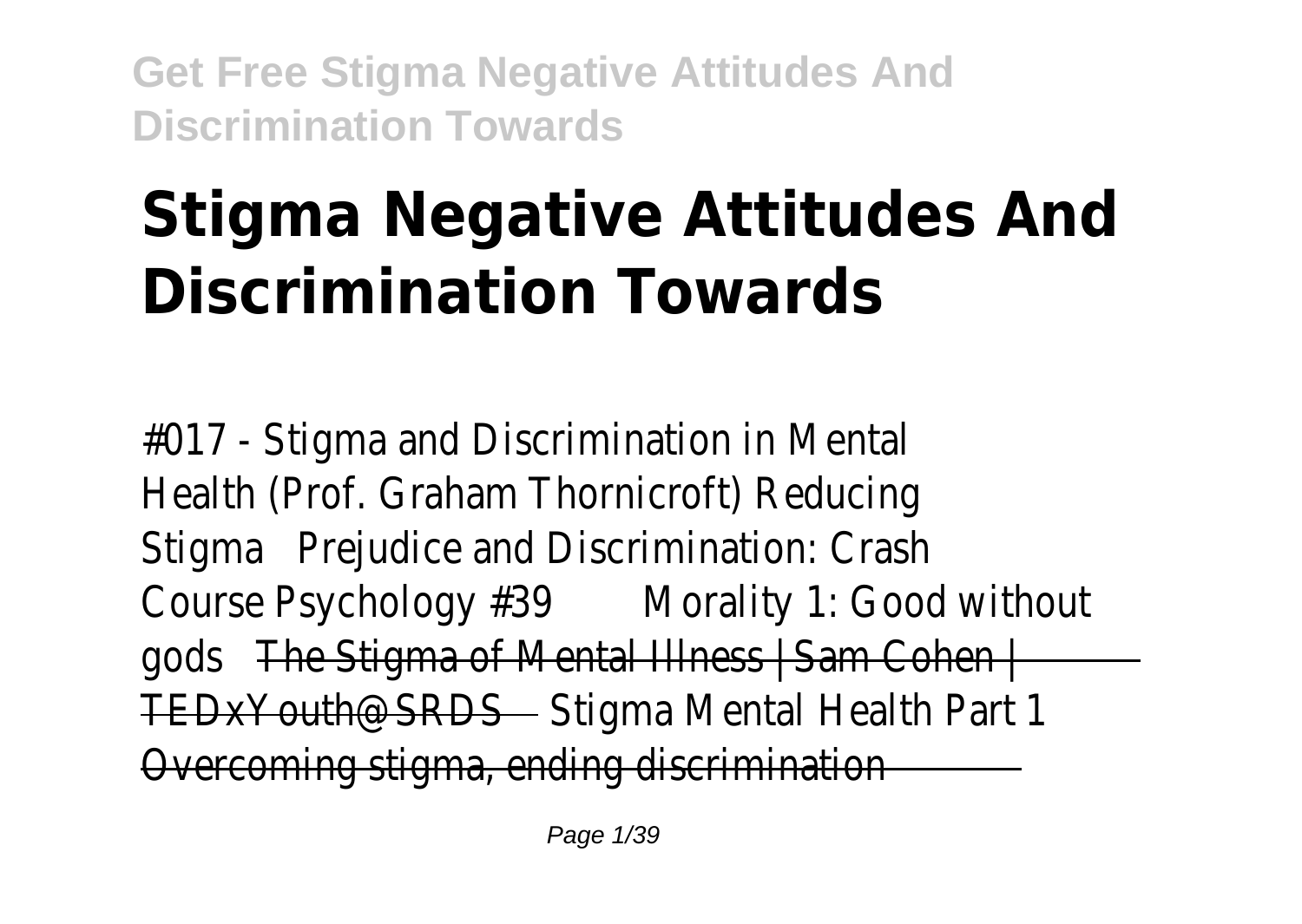Thomas Sowell - Black Rednecks and WI Liberals Audiobooktigma \u002 Discrimination Against People Living With \u0026 AIDS . | Fahmida Iqbal Khan | TEDxNUST 233 Stigma and Discrimination Preterotion against discrimination | nadia chabaa TEDxElMenzahWomene Psychology ( Racism??? ????? ??? ?? ???? ???? ??? ?????? ?? ????? ?? ???? ????? ?? ?????? | Tips For Mental HealthA Social Experiment on Mental HealthA Stigma | Beyond the Labelays To Reduce M<del>ental Health Stigiha</del>reko paat (no-mus<br><sup>Page 2/39</sup>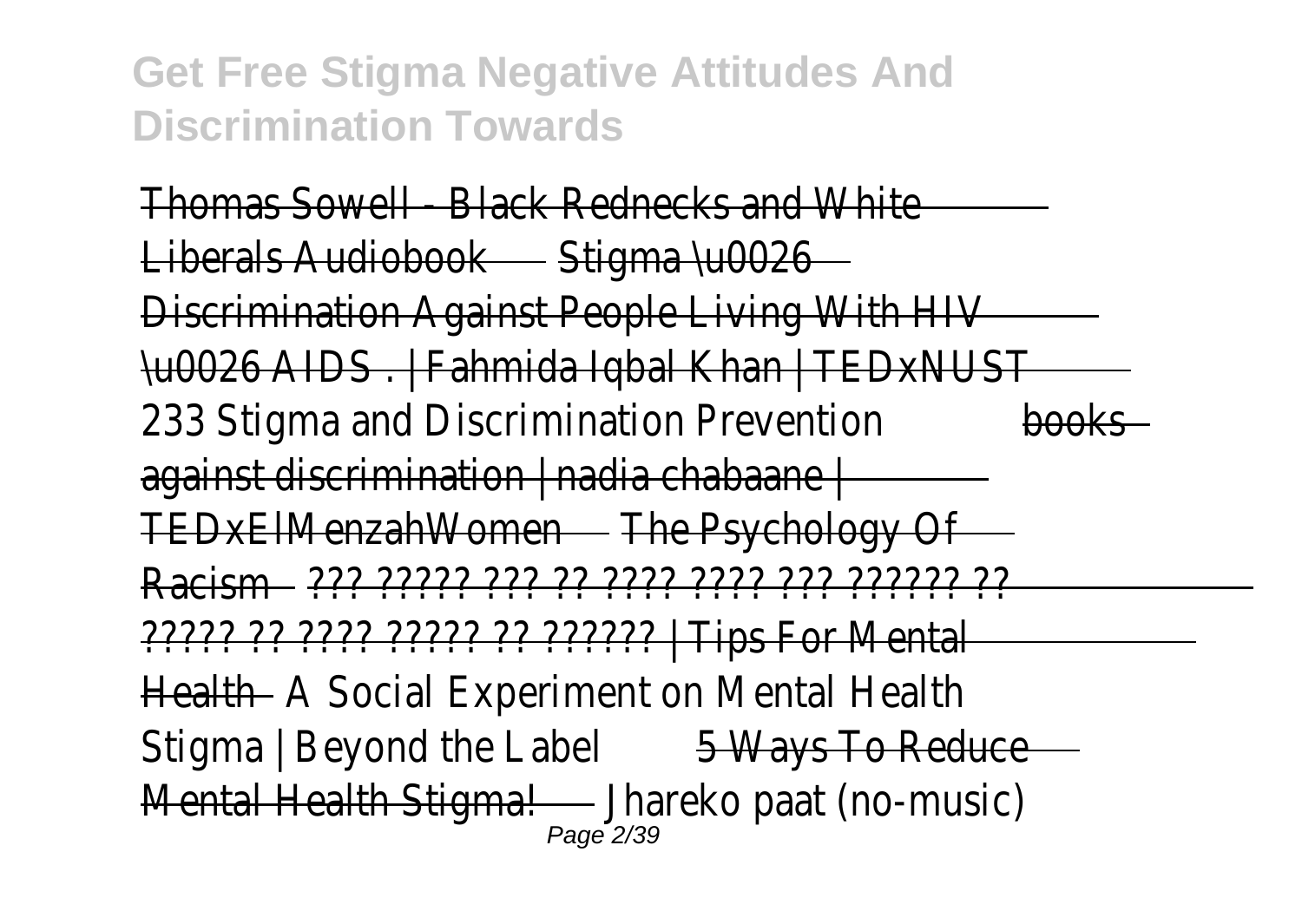\"????? ???\" Shruti Sambeg by Achyut Ghimire Nepali audio booke You Depressed Depression Test In Urd bat Is Stignmaaging There Was No Stigma to Mental Illness Jeffrey Lieberman | TEDxCharlott@ will be Stigma? Explaining Goffman's Idea of Spo Identit What is WORKPLACE HARASSMEN What does WORKPLACE HARASSMENT me NHSGGC - Discrimination and Stigma Fundamental Cau**Se**nfronting the Stigma Mental Illness with Empowerment and Advoca Breaking The Mental Health Stigma | Page 3/39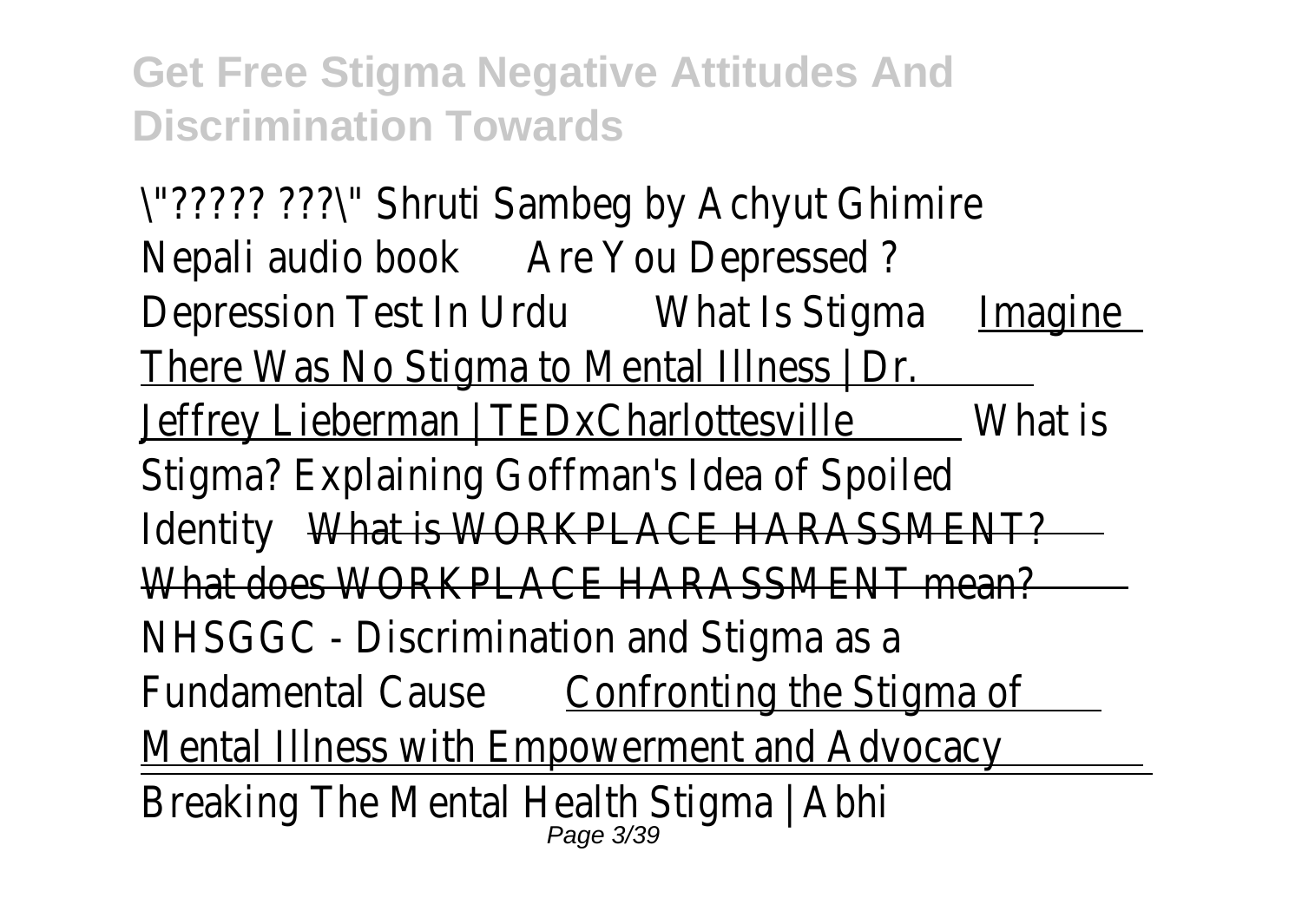Ravinutala | TEDxOakLawnahting stigma  $m$ ental health – and  $\log$ ISABILITY | How You See Mehe untold story of witnesses workplace harassment | Julia Shay TEDxLondonWomestigma, Mental Illness, and Families with Special Reference to Bipe DisorderAttitudes to Mental Illness - Stigma Prejudice, Misconceptions (Book Extract - Au C5S12\$tigma Negative Attitudes / Discrimination

Stigma and discrimination can also wors someone's mental health problems, and dela Page 4/39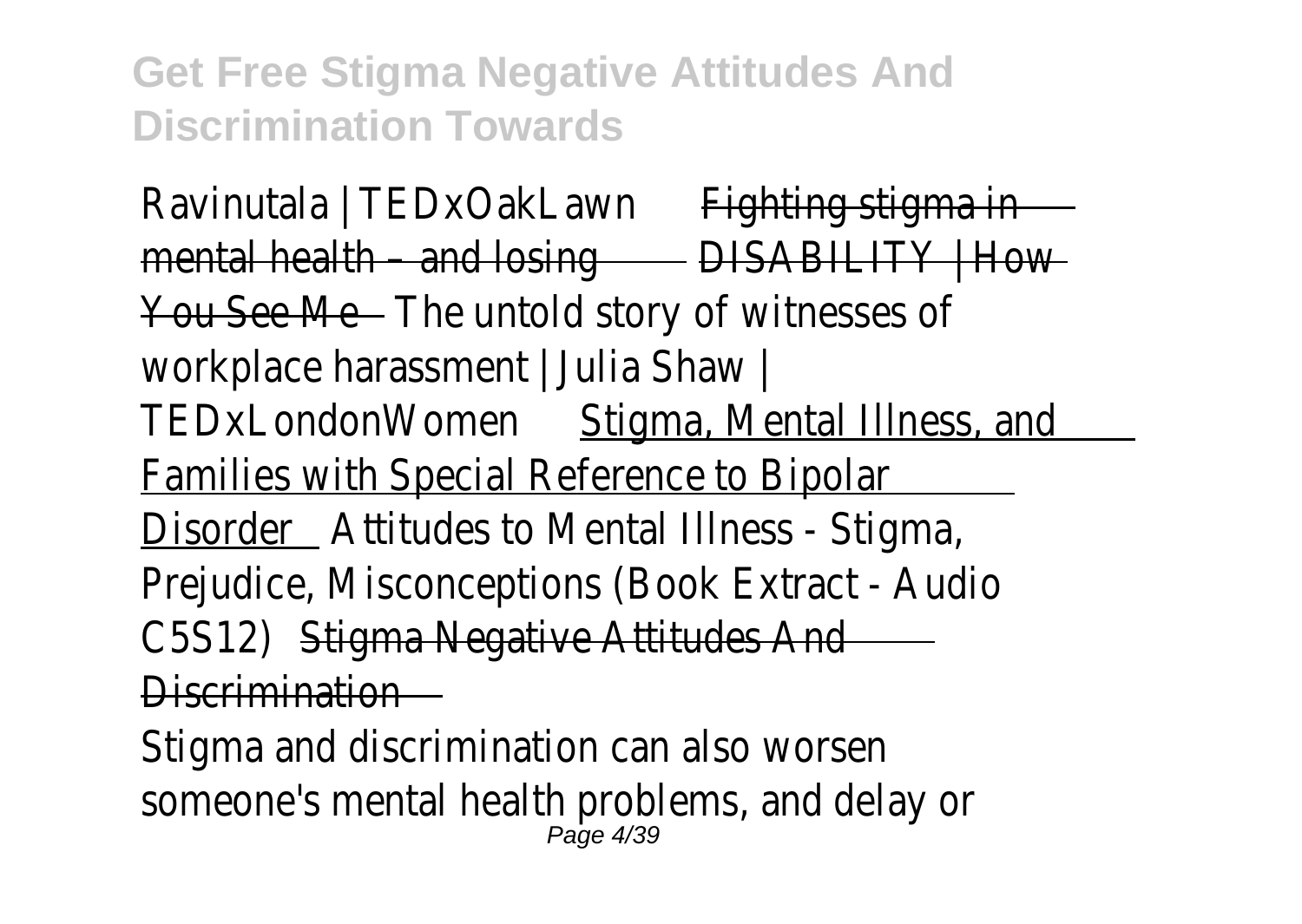impede their getting help and treatment. their recovery. Social isolation, poor house unemployment and poverty are all linked mental ill health. So stigma and discrimination can trap people in a cycle of illne

Stigma and discrimination  $\vdash$  Mental He Foundation

The aim of this paper was to review the existing literature pertaining to stigma, negative attitudes and discrimination towards mental illne specifically as viewed through the lens of Page 5/39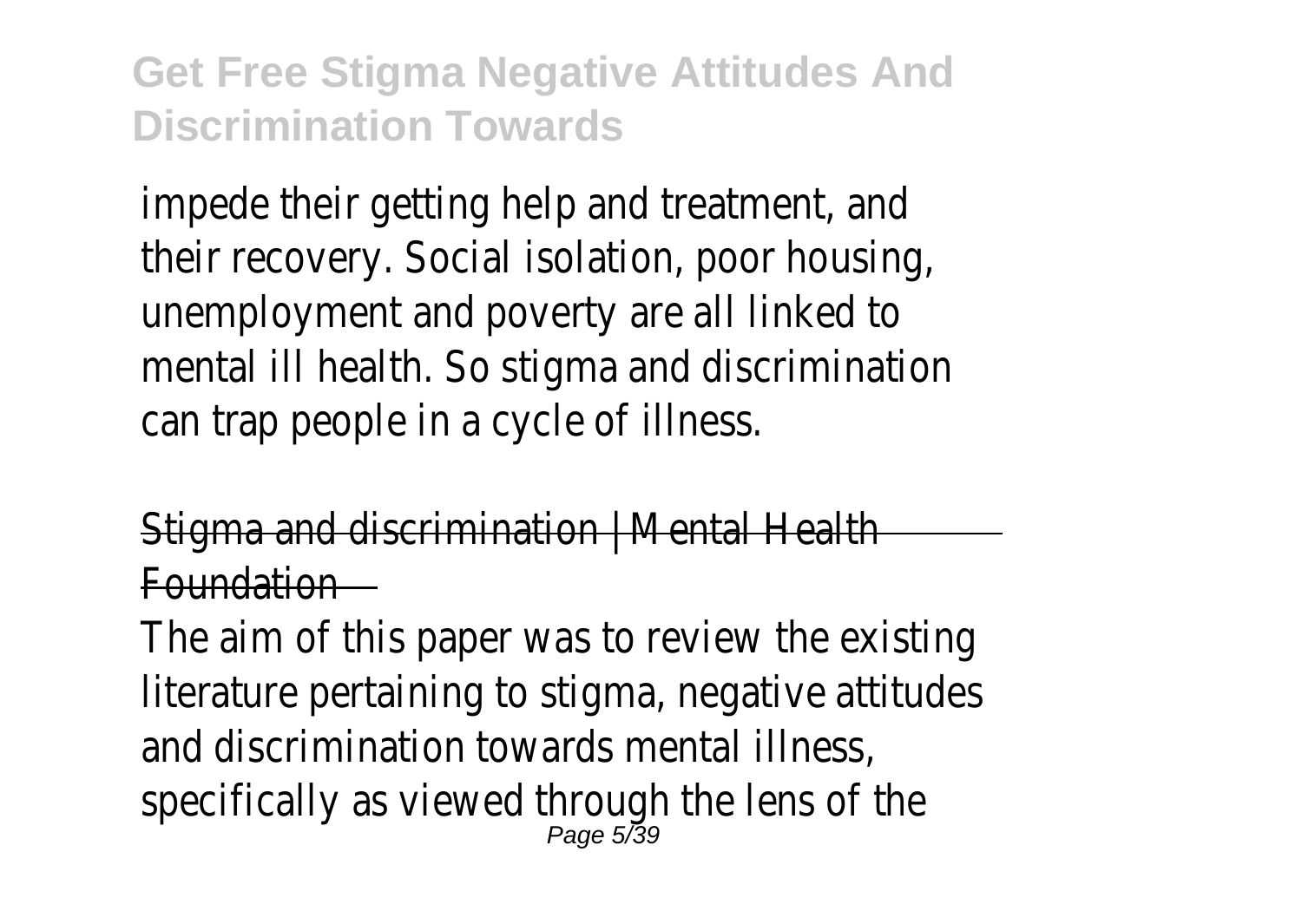nursing profession. The results of the literature review were synthesized and analysed, and major themes drawn from this were four correspond with Schulze's model identify three positions that healthcare workers assume in relation to stigma of mental illi 'stigmatizers', 'stigmatized

Stigma, negative attitudes and discrimination towards ...

The aim of this paper was to review the existing literature pertaining to stigma, negative atti<br>Page 6/39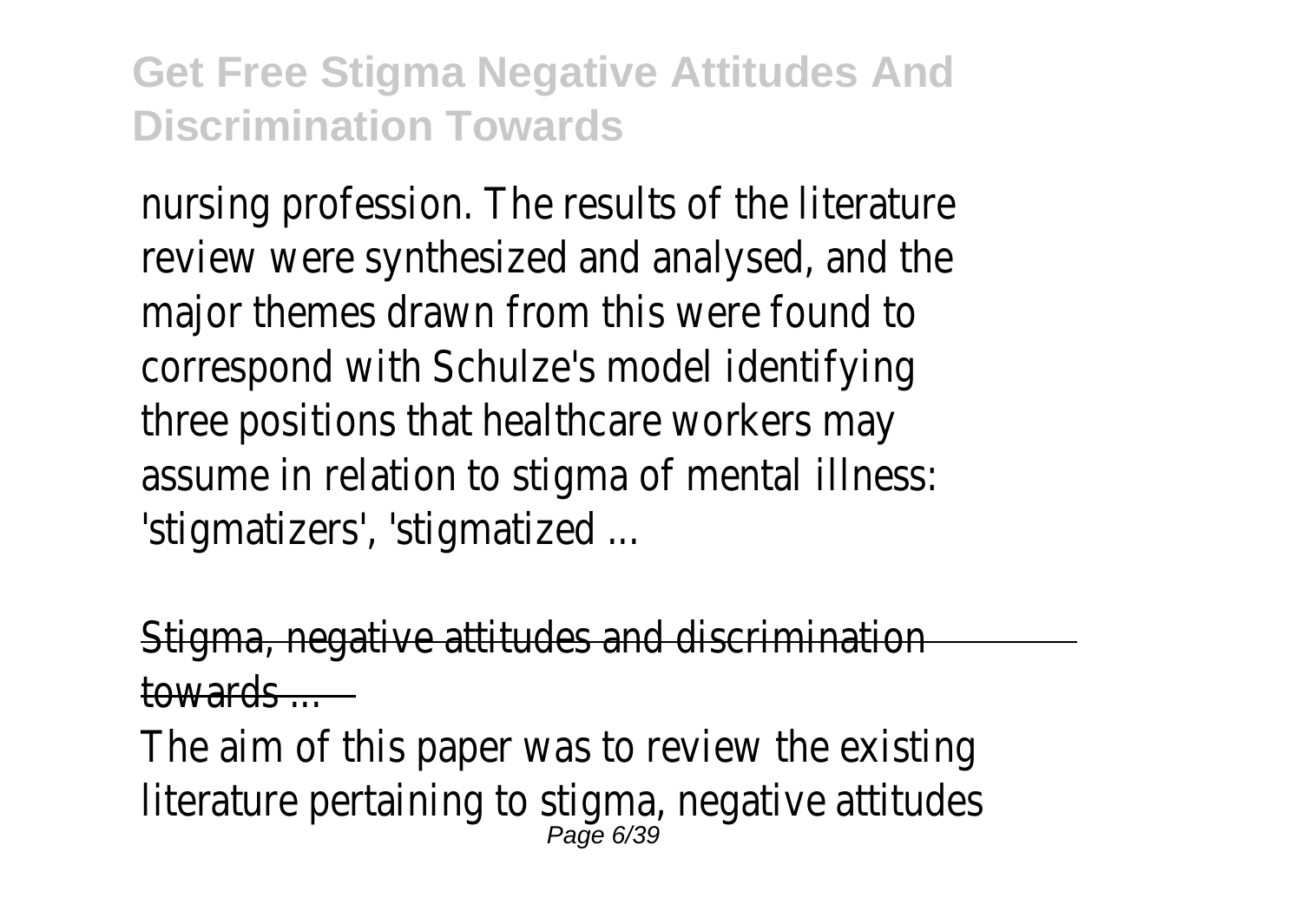and discrimination towards mental illne specifically as viewed through the lens of nursing profession. The results of the literature review were synthesized and analysed, and major themes drawn from this were four correspond with Schulze's model identify three positions that healthcare workers assume in relation to stigma of mental illi 'stigmatizers ...

t<del>igma, negative attitudes and discrim</del>ina towards ...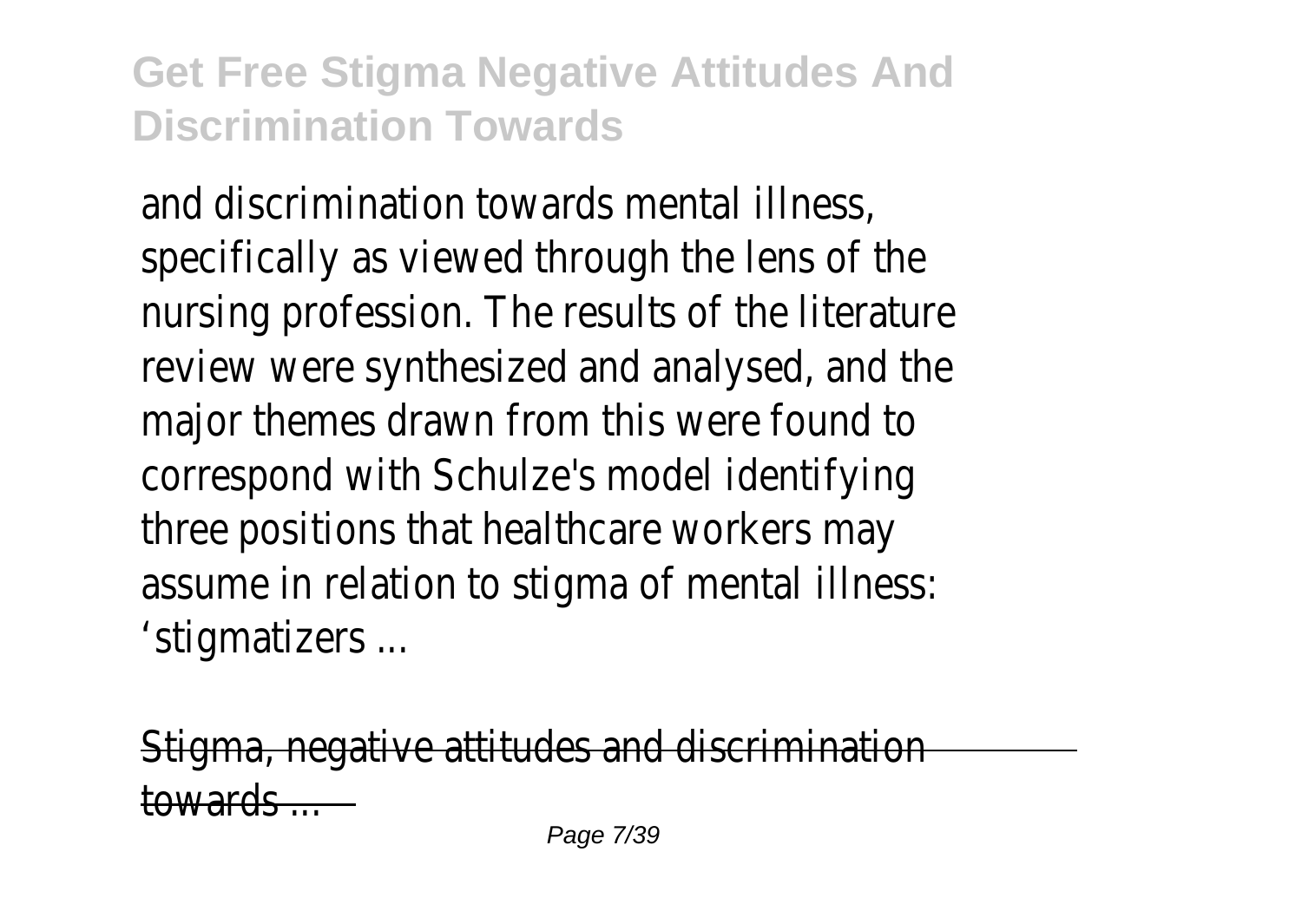It is a well known fact that social stigma atta to mental ill health and the discrimination pe experience can make their difficulties worse make it harder to recover. Have a thir judgements made by yourself effect othera. Mental health problems are common. They at thousands of people in the UK,  $\alpha$ 

#### Stigma and discrimination

Stigma, negative attitudes and discrimination towards mental illness within the nur profession: a review of the literature The a Page 8/39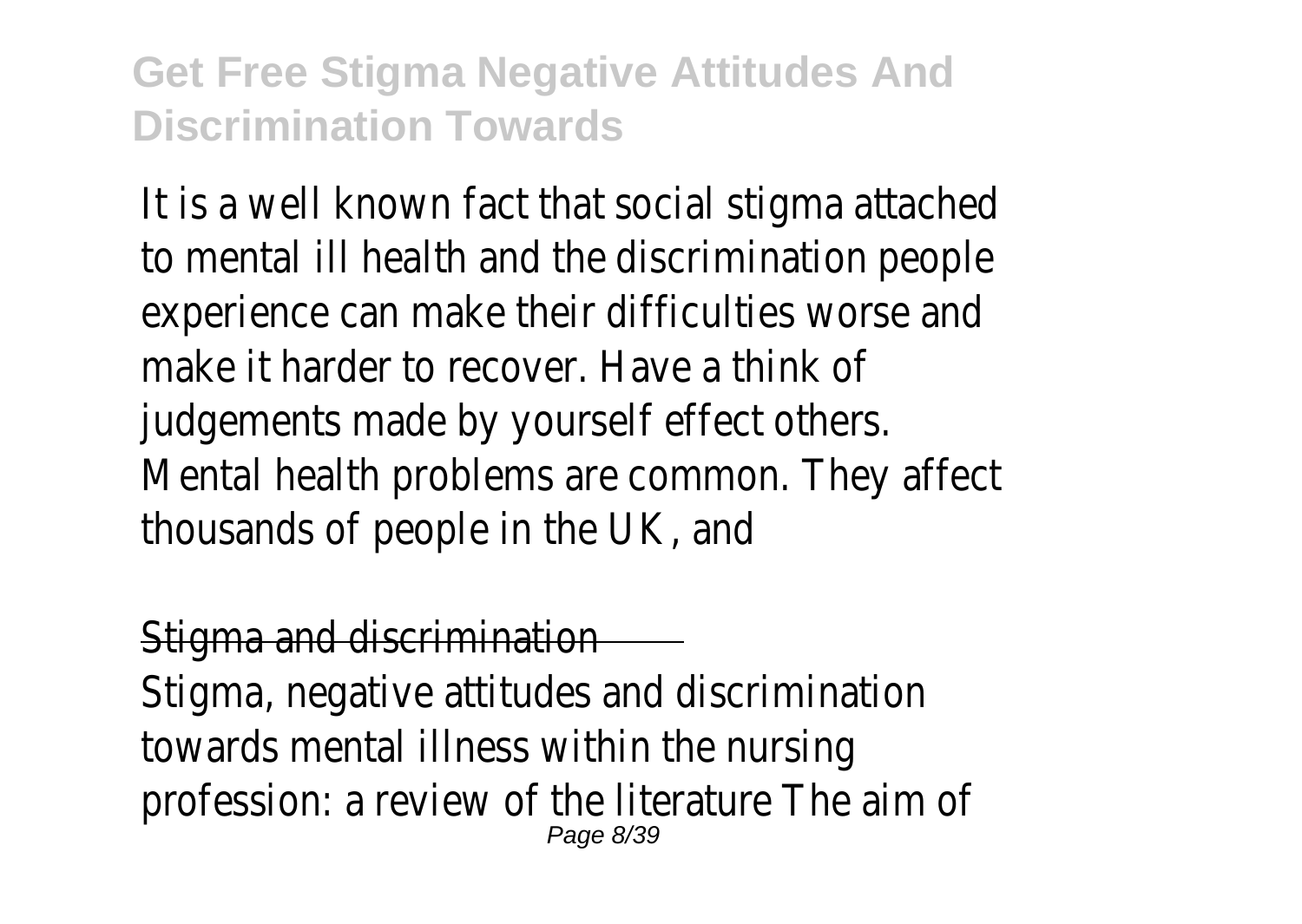this paper was to review the existing literature. pertaining.

(PDF) Stigma, negative attitudes discrimination ...

Stigma and discrimination can become internalized in people with a learning disab resulting in 'self-stigma'. This is associated higher levels of psychological distress and Ic quality of life (Ali et al., 2015; Pelleboer-Gun et al., 2019). The Disability Perception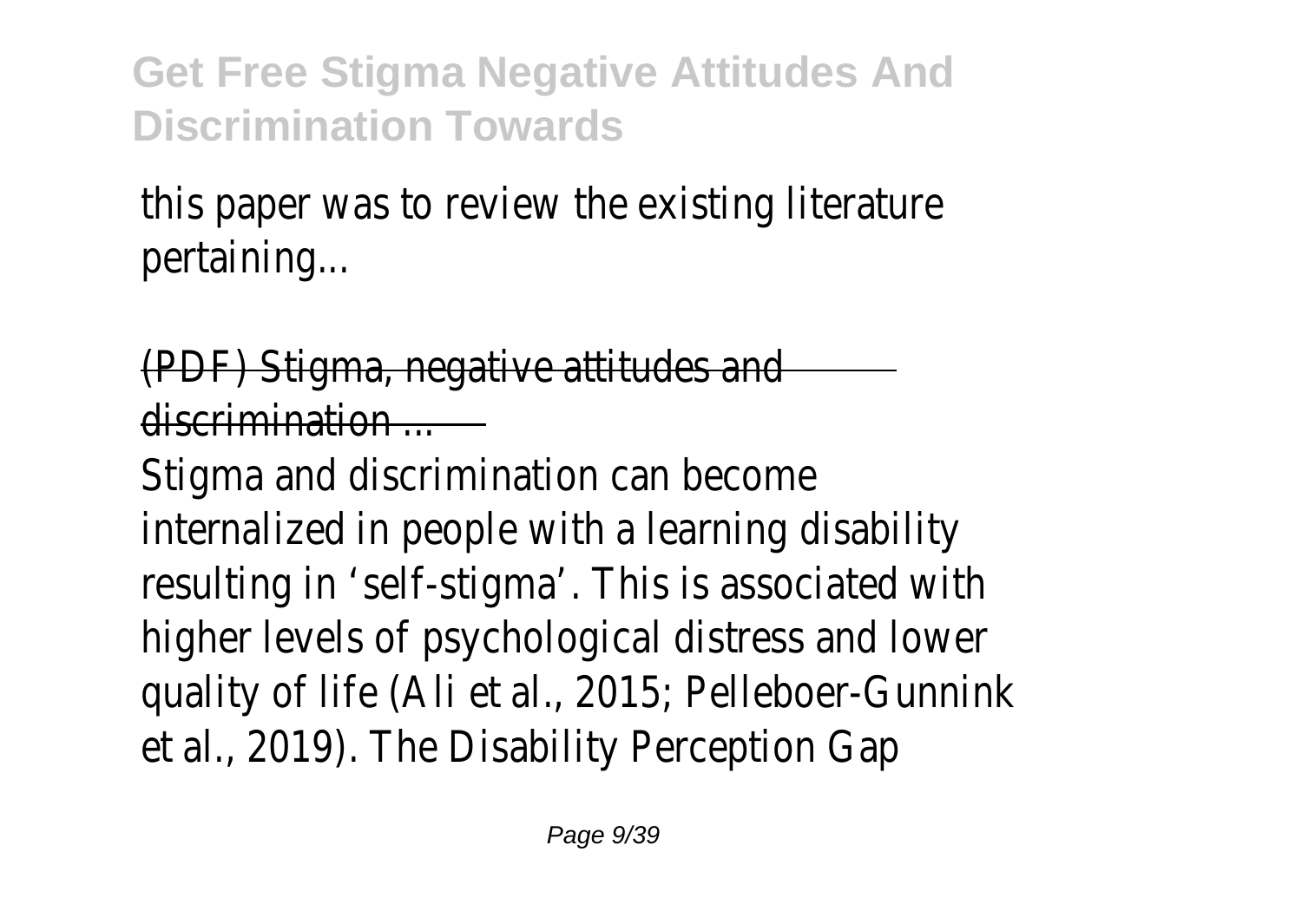#### Stigma and discrimination - research statistics | Menca

Herein lies the core effect of stigma assoc with mental health issues  $-$  discrimination diminished self-worth. Frequently, stideagainst people with mental health disord involves the propagation of inaccurate negative perceptions - namely by the me

Stigma and Discrimination: The Effect of Sti **HealthyPlac** Attitudes & Discrimination. Discrimina Page 10/39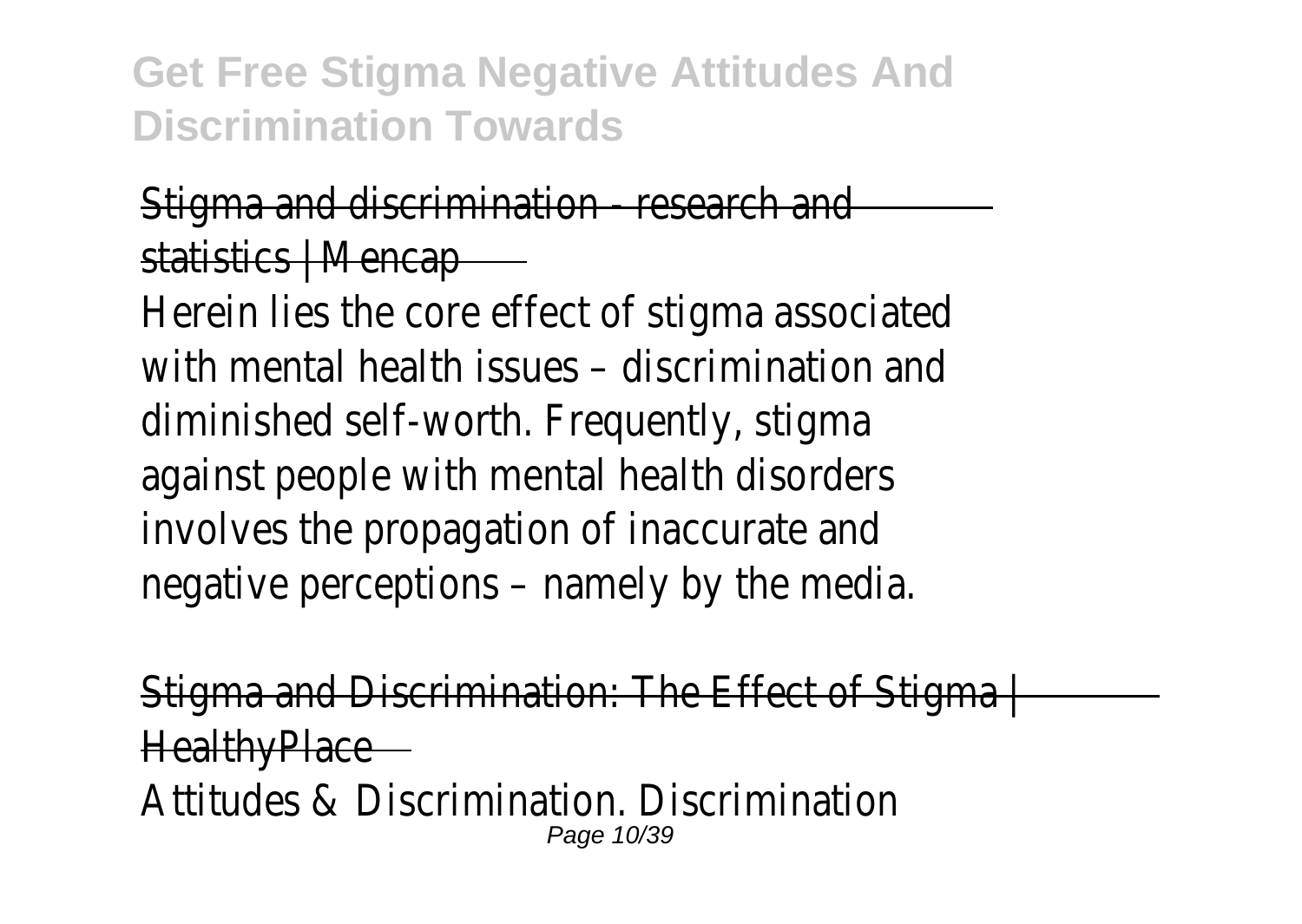against youth with mental health challer begins early and increases over time, cause attitudes to become ingrained.1 Despite the that an overwhelming majority of Americ believe that people with mental illnesses are to blame for their conditions  $(84$  percent), about 57.3 percent believe that people generally caring and sympathetic tow individuals with mental illnesses 2 T percentage is much lower  $(24.6$  percent) for

Attitudes & Discrimination | Youth Page 11/39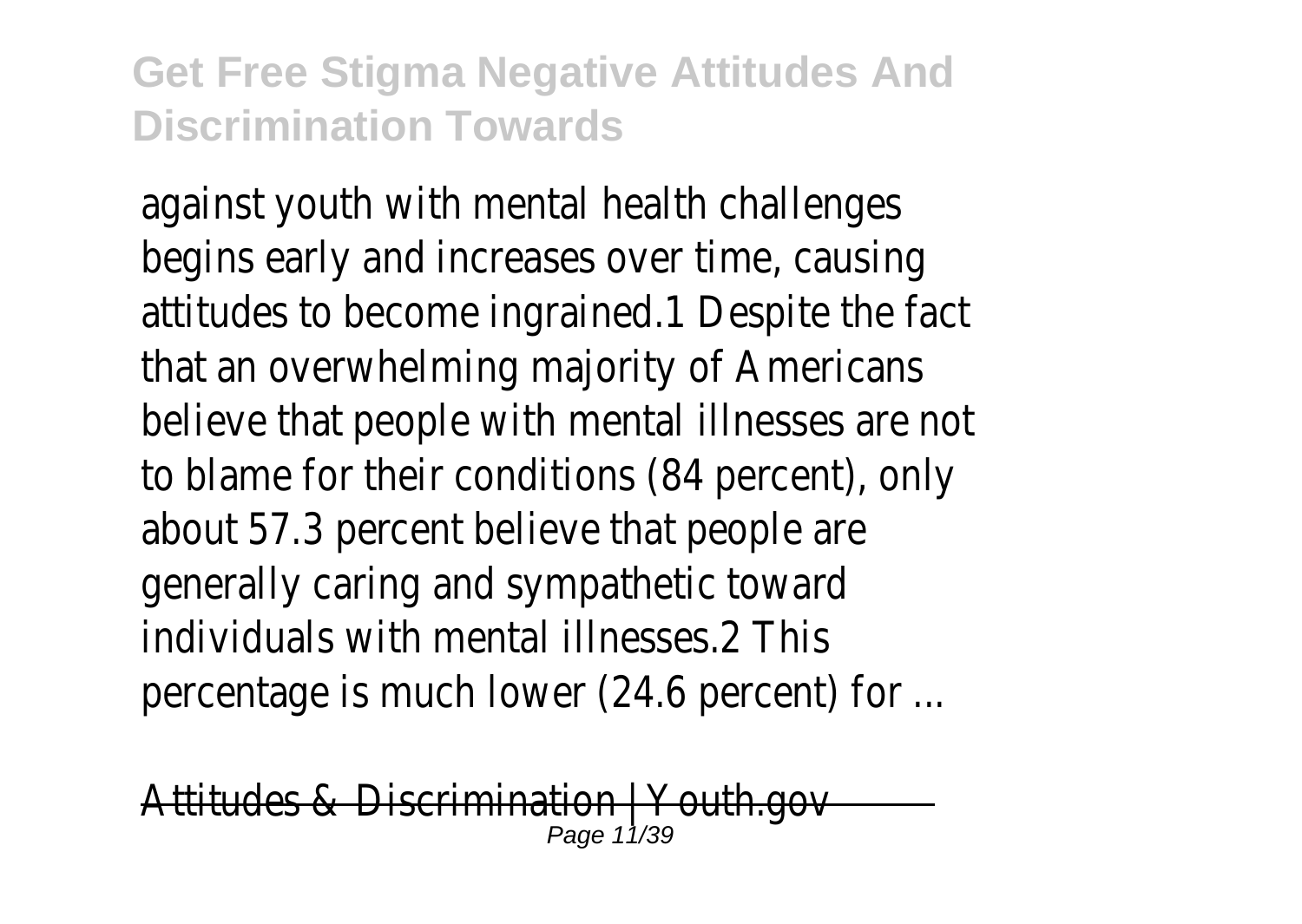Stigma is when someone sees you in a negative way because of your mental illne

Discrimination is when someone treats you negative way because of your mental illn Social stigma and discrimination can m mental health problems worse and stop a pe from getting the help they need. A stigmatising people with mental illness by see the person first and not labelling them by mental illness

 $\overline{\phantom{a}}$  discrimination and mental illness - Better Page 12/39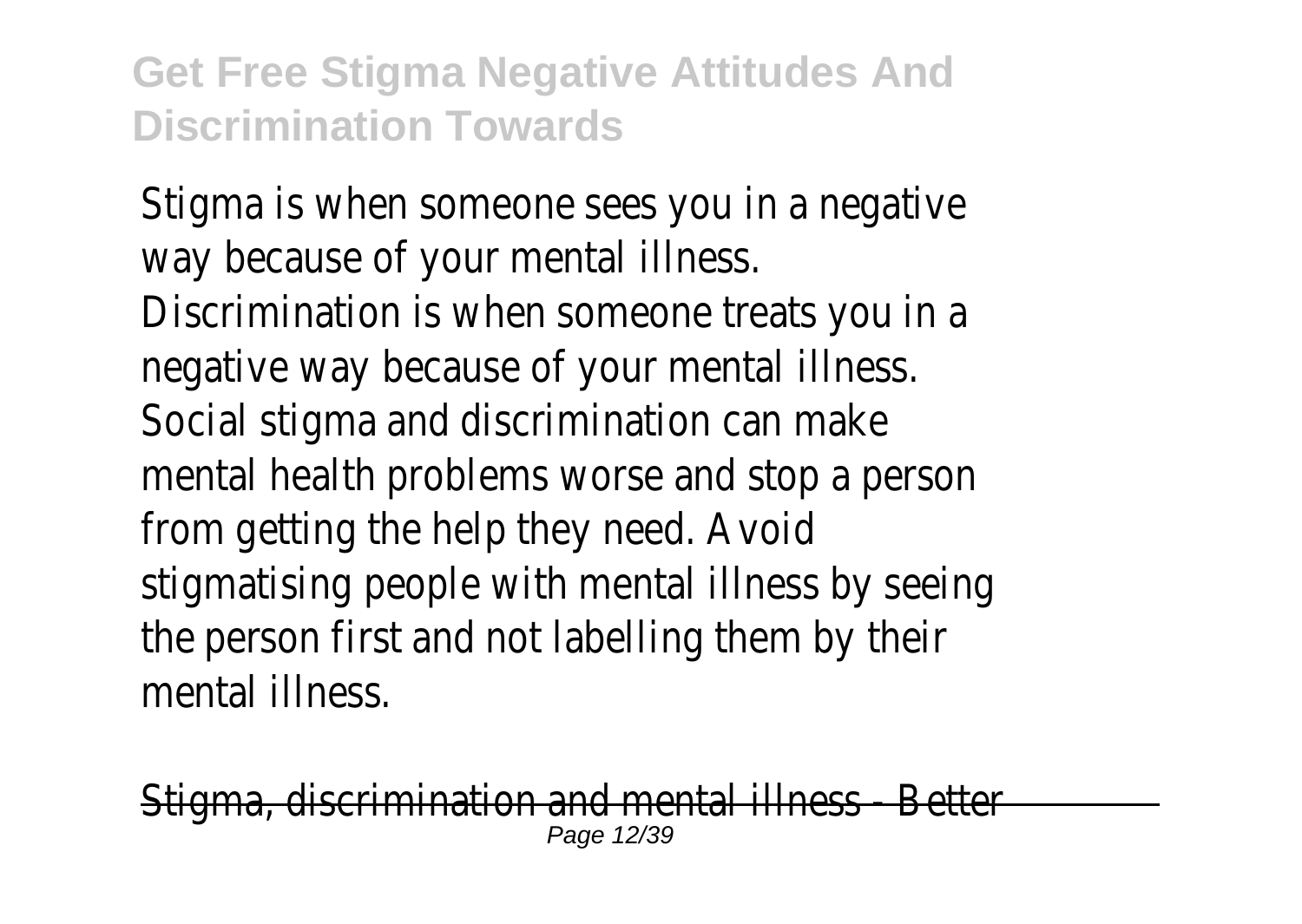#### Health ...

Stigma is a major cause of discrimination exclusion: it affects people's self-esteem, helps disrupt their family relationships and limits ability to socialize and obtain housing and jobs. It hampers the prevention of mental health disorders, the promotion of mental well-being and the provision of effective treatment and

WHO/Europe | Stigma and discrimina Sharing your story can help improve people understanding and change their attitudes ... Page 13/39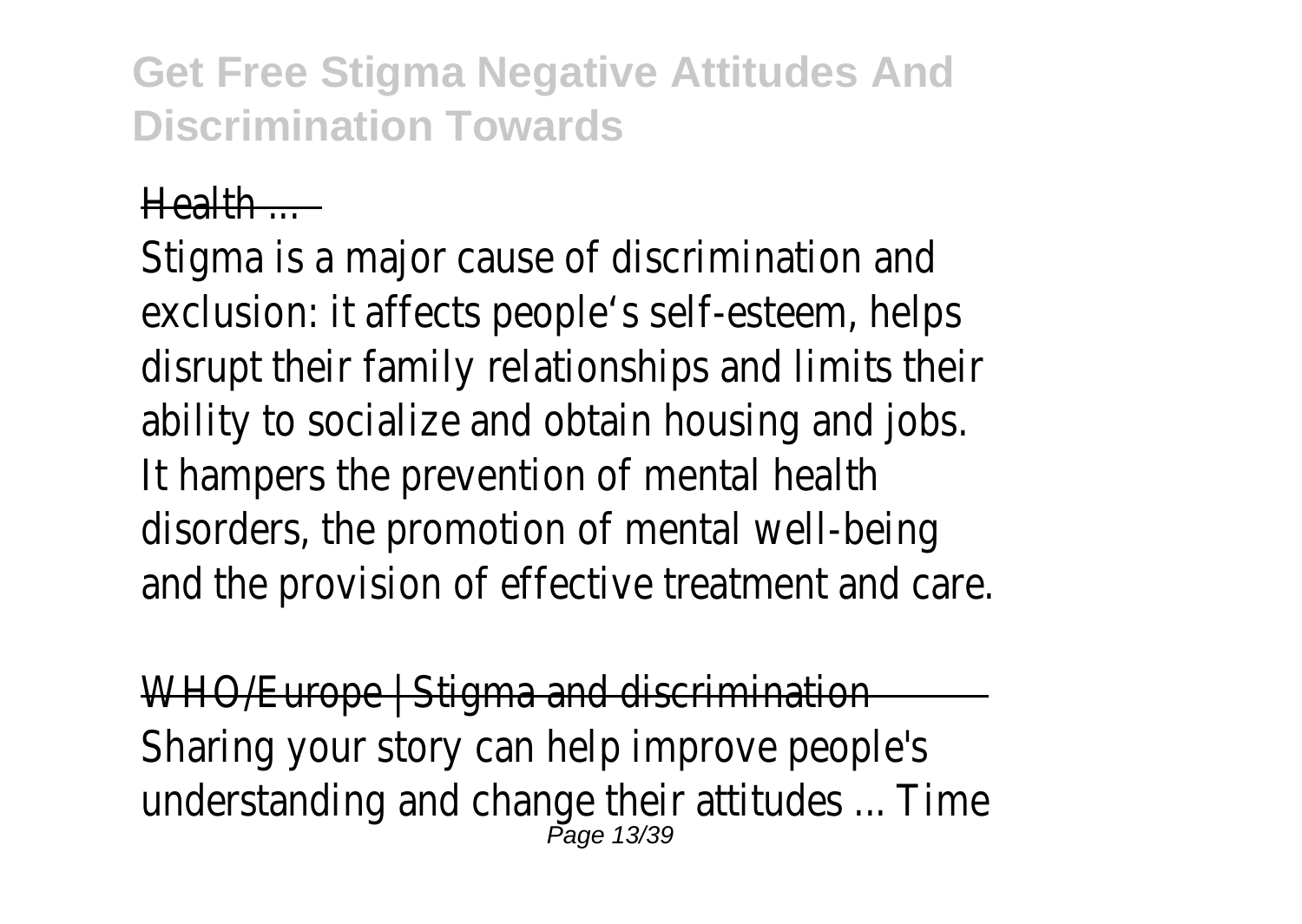to Change and Time to Change Wales organised national campaigns to end stigma discrimination towards mental health proble ... "I will work to fight mental health stigma no one has to go through negative experiences like mine." Read Violet

Stigma & misconceptions  $\frac{1}{2}$  Mind, the mental health charity

 $f$  Stigma is a mark of disgrace that sets a person apart from others. When a person is labelled their illness they are no longer seen a Page 14/39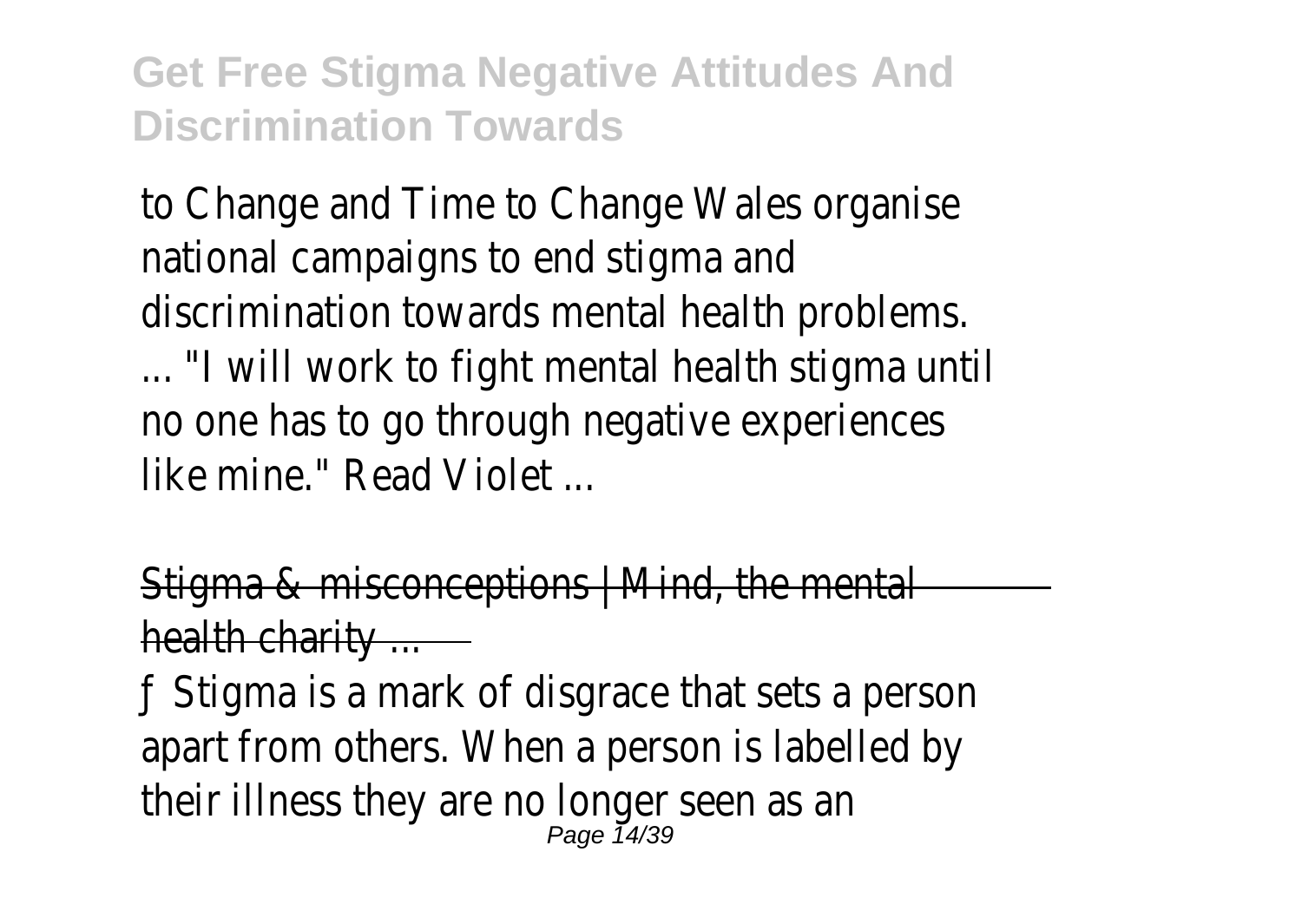individual but as part of a stereotyped grow Negative attitudes and beliefs toward this c create prejudice which leads to negative act and discrimination

#### STIGMA, DISCRIMINATION AND MENT ILLNESS What is stigma

Schulze (2007) identi?es three positions healthcare workers have been seen to assum this challenge:  $(1)$  as 'stigmatizers' of those with mental illness;  $(2)$  as 'stigma- tized' by own association with mental illness; and (3) Page 15/39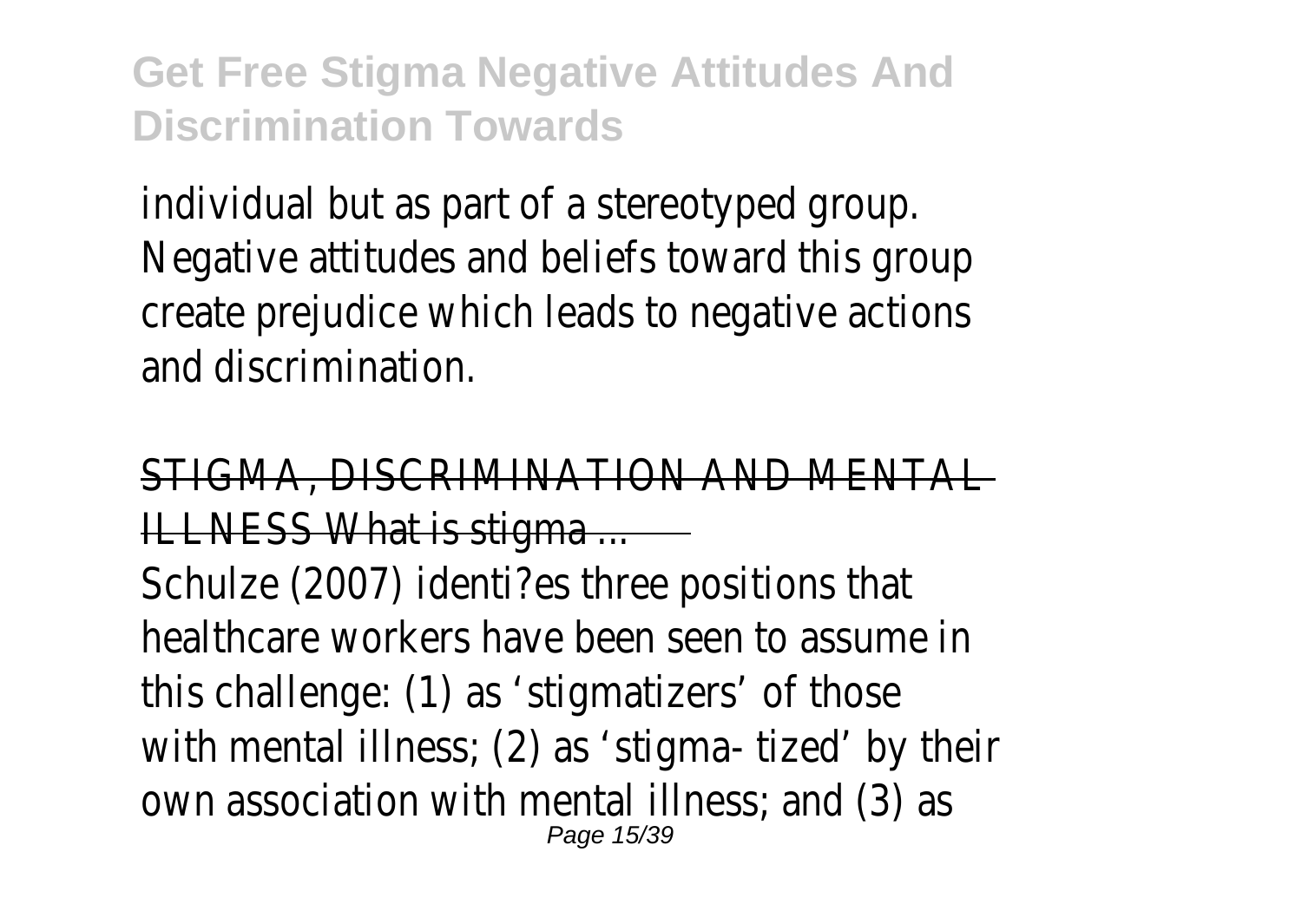advocates, or 'de-stigmatizers'. The purpos this paper is to undertake a systematic, tard search and review of the existing bod literature pertaining to stigma, negative attiand discrimination towards mental illnes

Stigma, negative attitudes and discrimination towards ...

HIV-related stigma and discrimination refer prejudice, negative attitudes and abuse dire at people living with HIV and AIDS. In 35% countries with available data, over 50% of people Page 16/39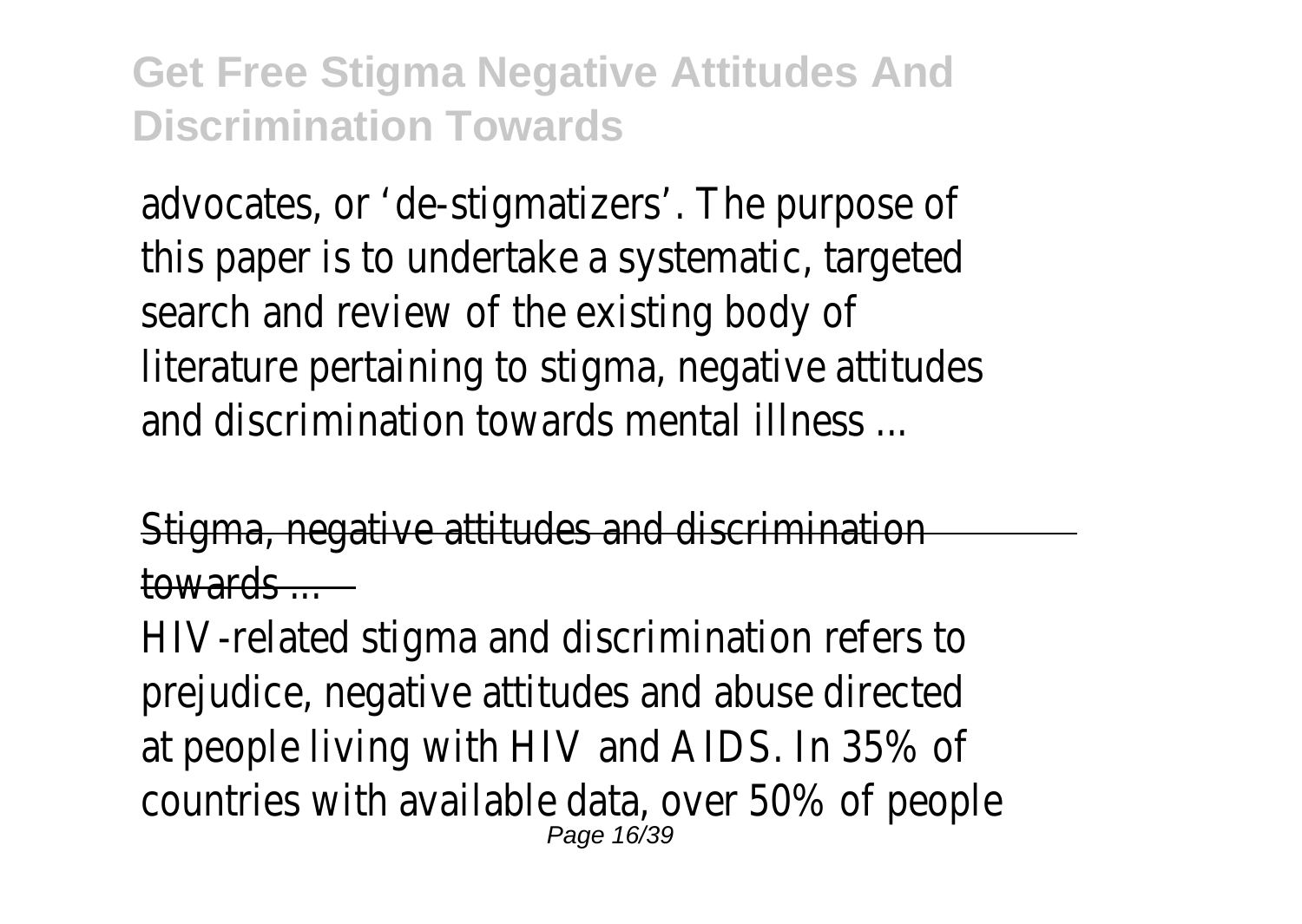report having discriminatory attitudes tow people living with HIV.1. Stigma a discrimination also makes people vulnerable HIV.

 $HIV$  Stigma and Discrimination  $\vert$  Av Homophobia, stigma (negative and usually un beliefs), and discrimination (unfairly treating person or group of people) against gay, bisex and other men who have sex with men still in the United States and can negatively affed health and well-being of this commur Page 17/39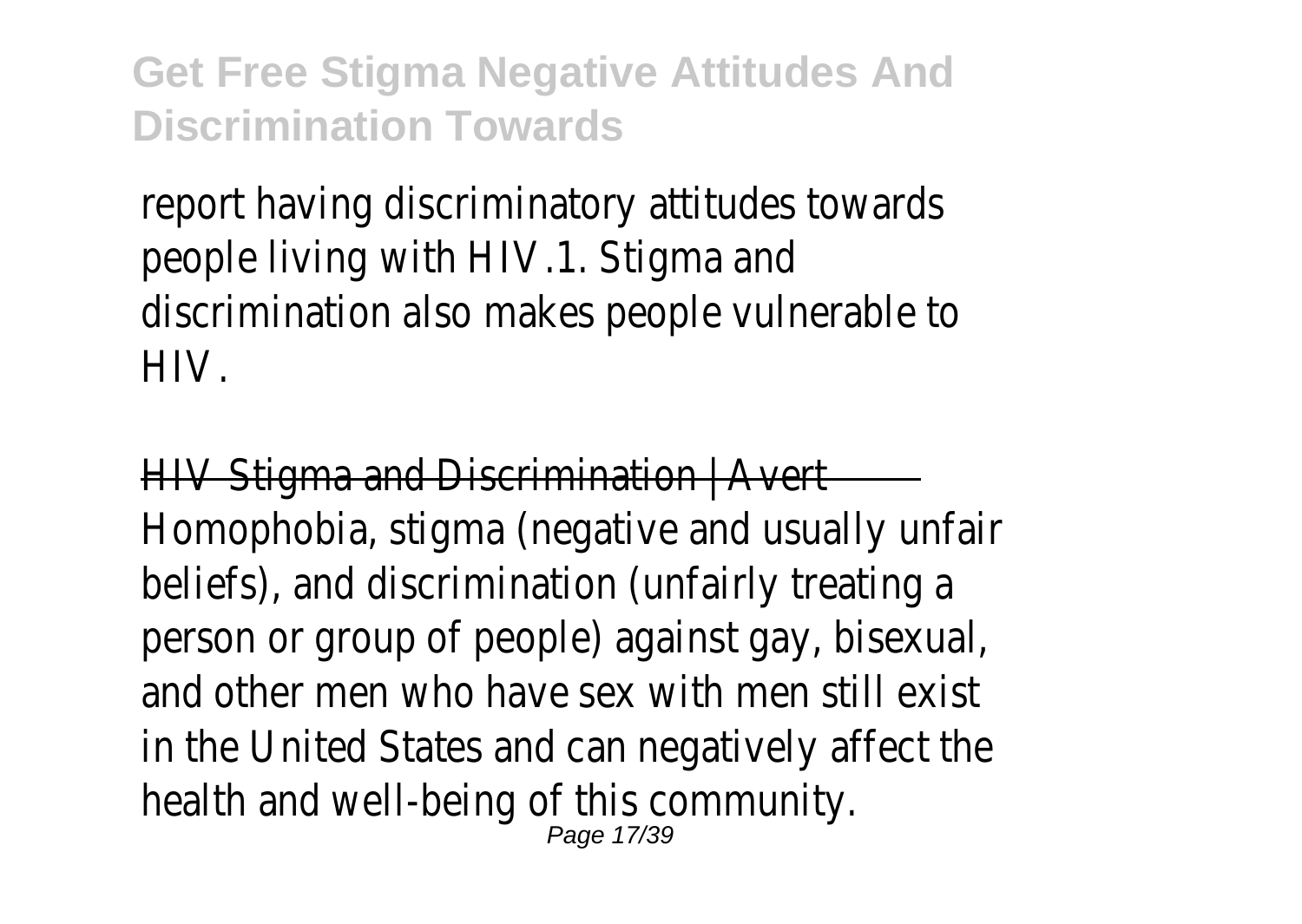## Stigma and Discrimination Affects Gay Bisexual Men's ...

Stigma refers to negative attitudes (prejudically and negative behaviour (discrimination) tow people with substance use and mental he problems.

- Understanding the impact of preju  $and$ 

Where stigma, negative attitudes stereotyping result in discrimination, they Page 18/39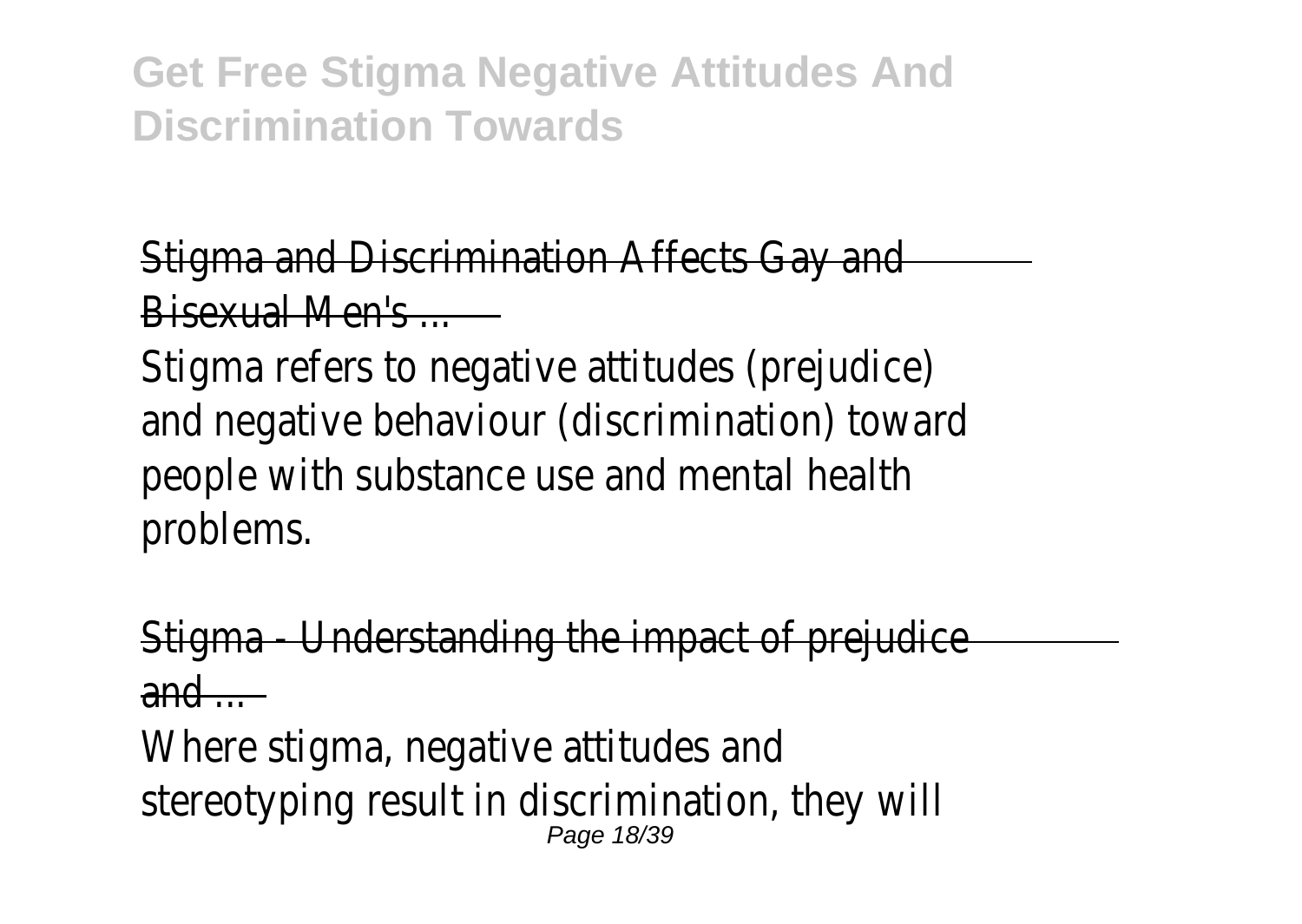contravene the Code. Organizations individuals have a legal obligation under Code to not discriminate against people mental health or addiction issues, and eliminate discrimination when it happen

5. Ableism, negative attitudes, stereotypes stiama

Social stigma stokes discrimination. ... from other people to assuage the patient's negative feelings. ... quickly reflect on prejudice and influence and then amend their attitude Page 19/39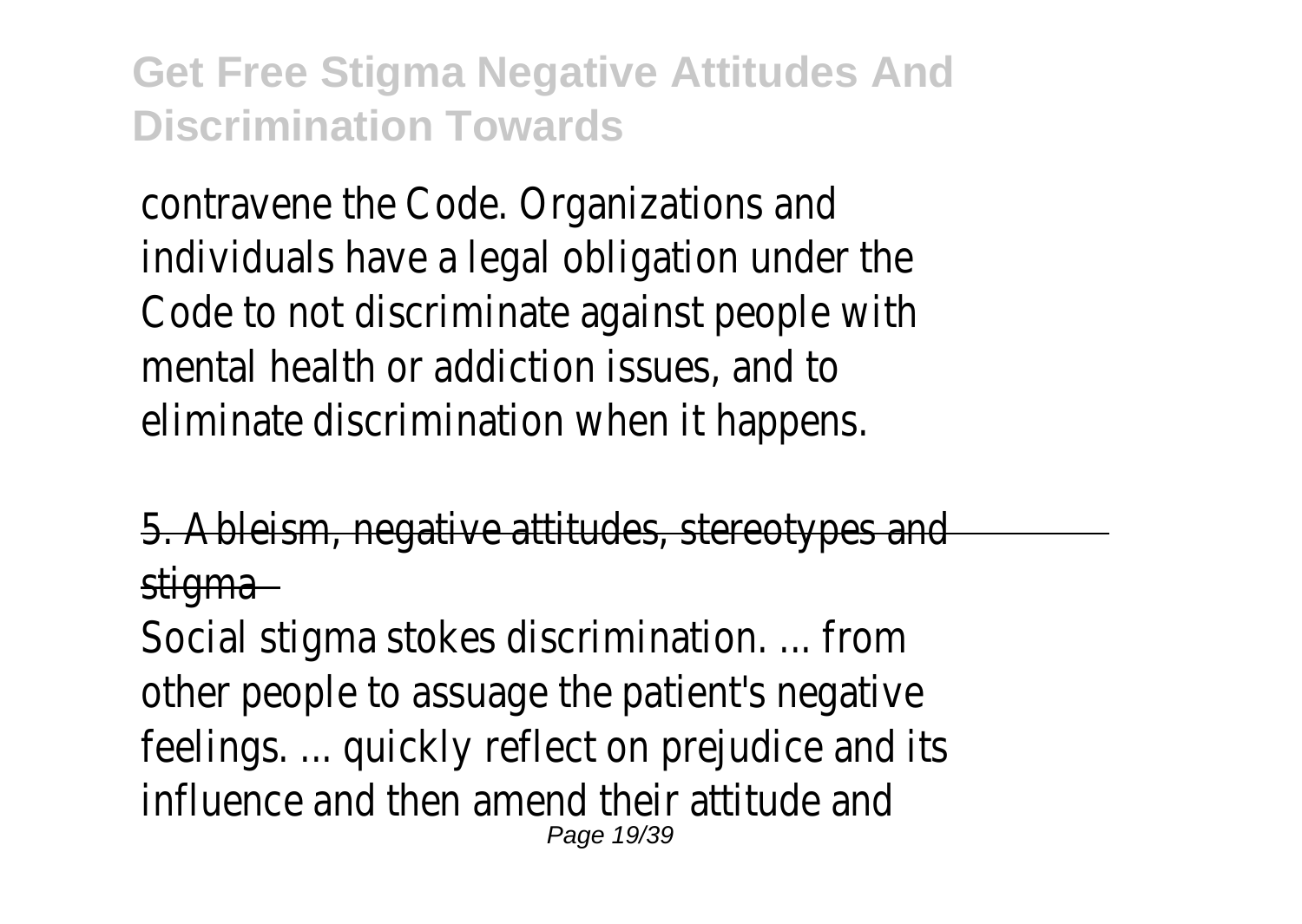behavior

 $#O17$  - Stigma and Discrimination in Mental Health (Prof. Graham Thornicroft) Redu Stigma Prejudice and Discrimination: Cra Course Psychology **#30** rality 1: Good with gods The Stigma of Mental Illness | Sam Co TEDxYouth@SRDStigma Mental Health Part Overcoming stigma, ending discrimina Thomas Sowell - Black Rednecks and WI Page 20/39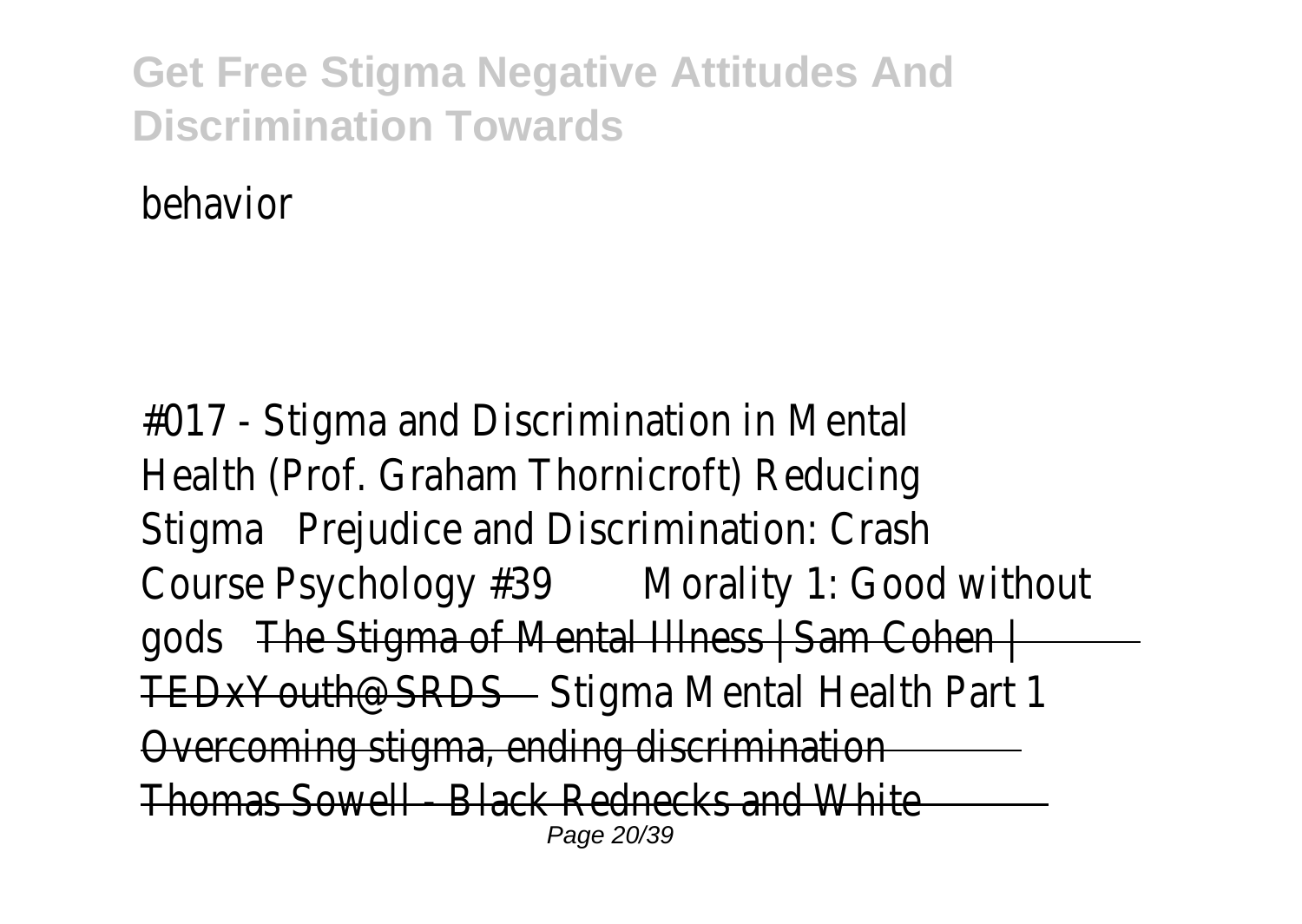Liberals Audiobooktigma \u002 Discrimination Against People Living With \u0026 AIDS . | Fahmida Iqbal Khan | TEDxNUST 233 Stigma and Discrimination Preteration  $a$ gainst discrimination | nadia chabaa TEDxElMenzahWomdhe Psychology ( Racism??? ????? ??? ?? ???? ???? ??? ?????? ?? ????? ?? ???? ????? ?? ?????? | Tips For Mental HealthA Social Experiment on Mental Health Stigma | Beyond the Labelays To Reduce Mental Health Stigmareko paat (no-music) \"????? ???\" Shruti Sambeg by Achyut Ghimire Page 21/39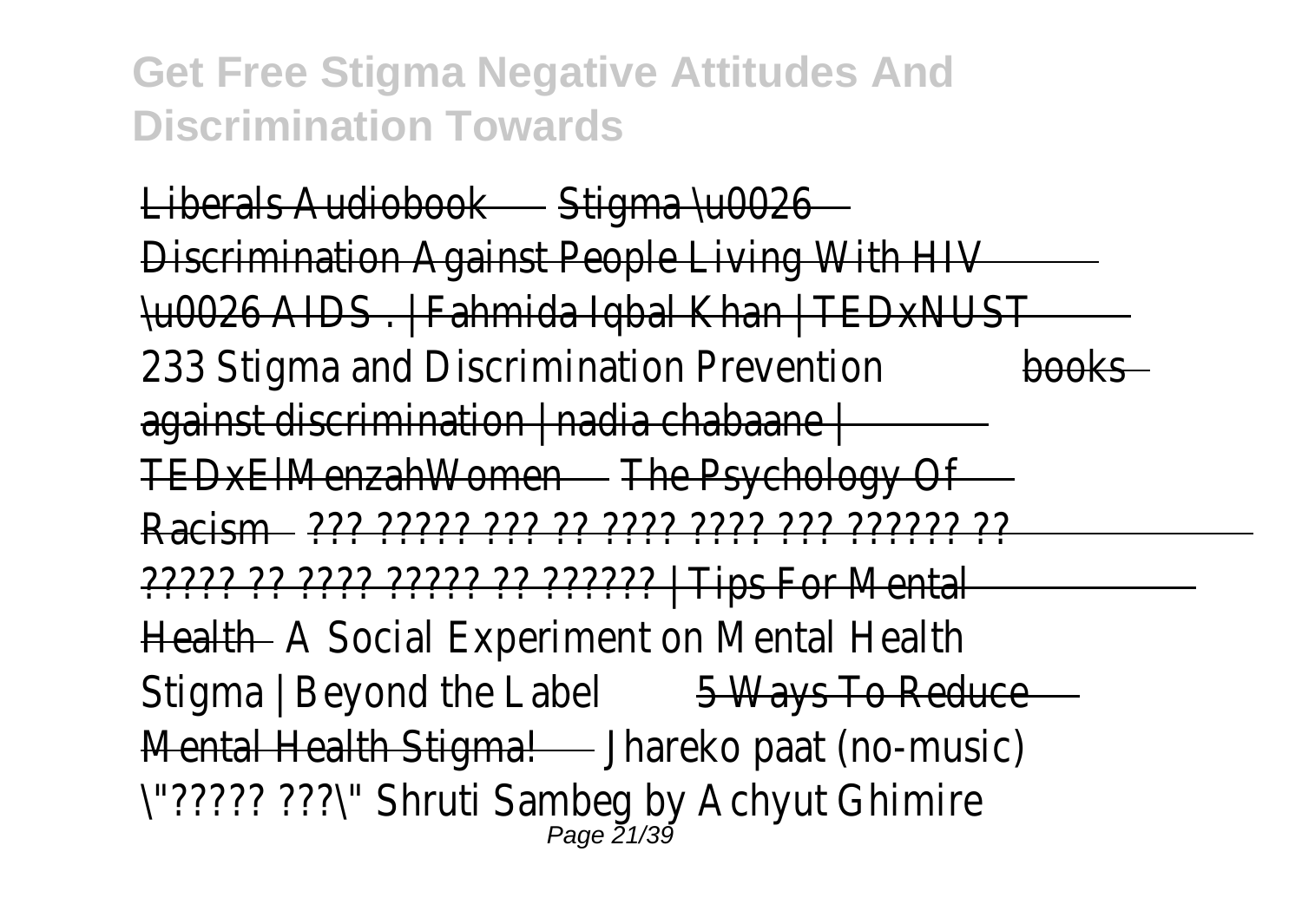Nepali audio booke You Depressed Depression Test In Urd bat Is Stignmaagine There Was No Stigma to Mental Illness Jeffrey Lieberman | TEDxCharlott@ will be Stigma? Explaining Goffman's Idea of Spo Identit What is WORKPLACE HARASSMEN What does WORKPLACE HARASSMENT me NHSGGC - Discrimination and Stigma Fundamental Cau**Senfronting the Stigma** Mental Illness with Empowerment and Advor Breaking The Mental Health Stigma Ravinutala | TEDxOakLawn atigma Page 22/39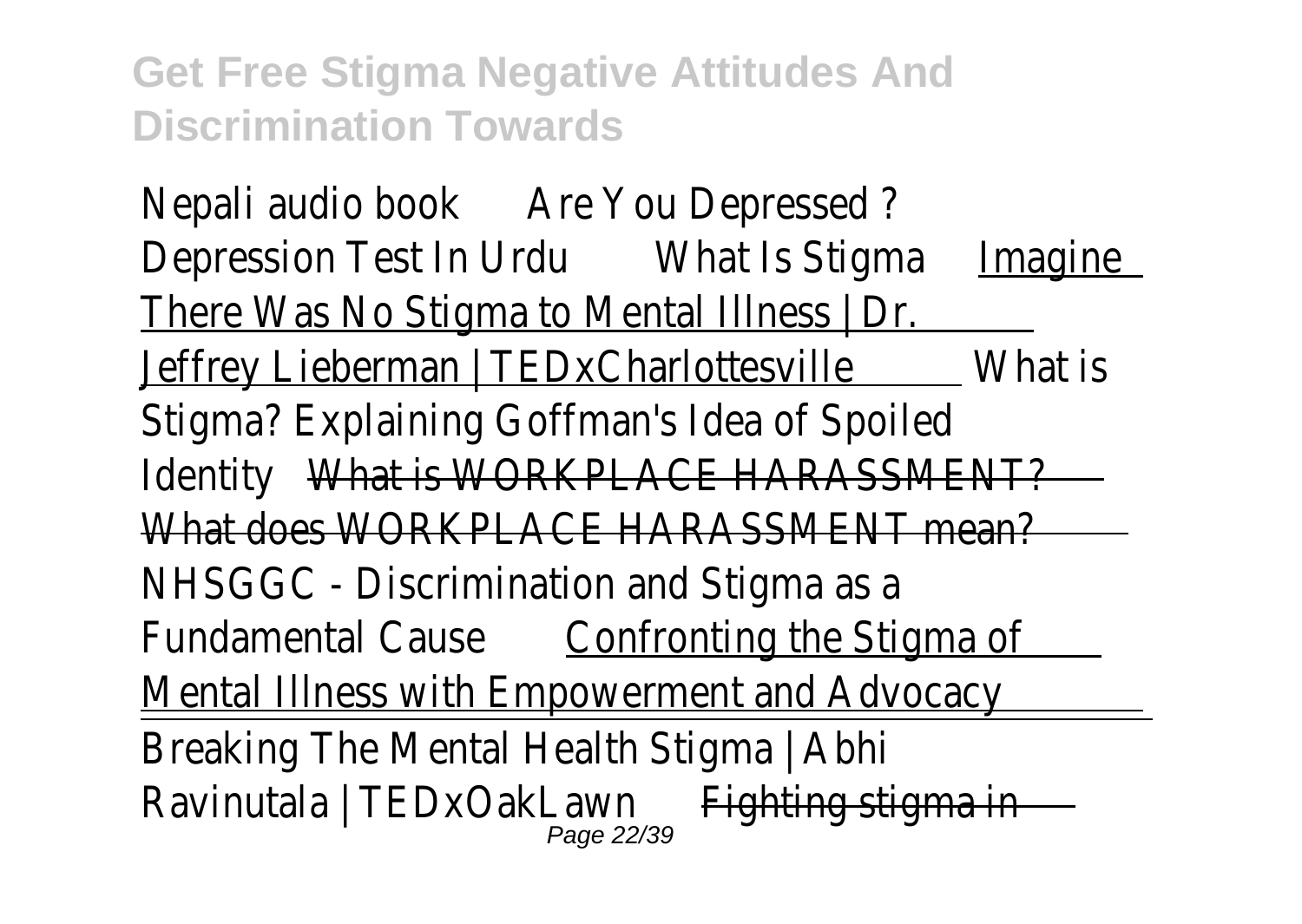$m$ ental health – and  $lo$ BISABILITY | How You See Mehe untold story of witnesses workplace harassment | Julia Shaw TEDxLondonWomestigma, Mental Illness, and Families with Special Reference to Bipe DisorderAttitudes to Mental Illness - Stigma Prejudice, Misconceptions (Book Extract - Audio C5S12\$tigma Negative Attitudes / Discrimination

Stigma and discrimination can also wor someone's mental health problems, and delay impede their getting help and treatment<br>Page 23/39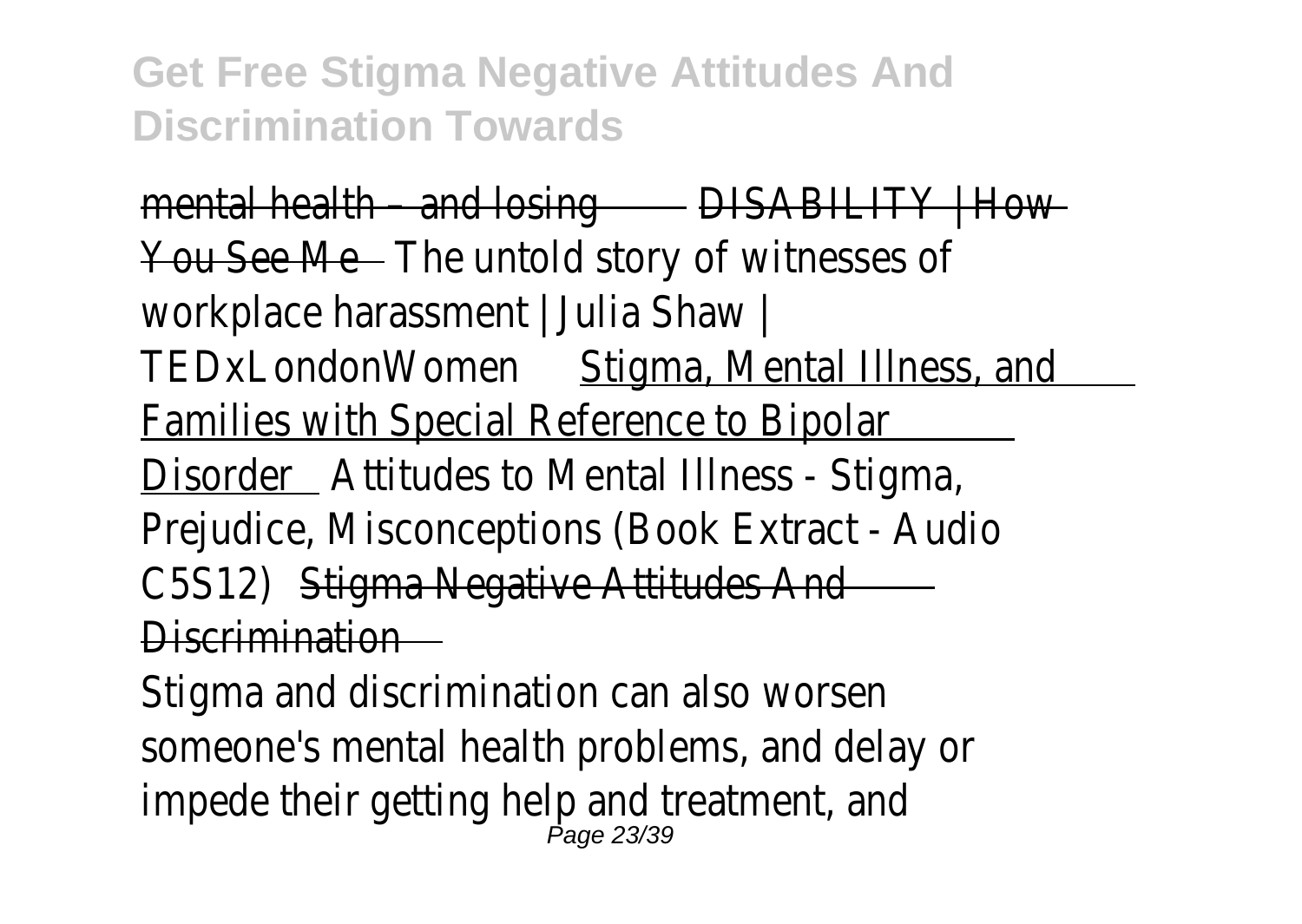their recovery. Social isolation, poor house unemployment and poverty are all linked mental ill health. So stigma and discrimination can trap people in a cycle of illne

 $Stigma$  and discrimination | Mental Health Foundation

The aim of this paper was to review the existing literature pertaining to stigma, negative attitudes and discrimination towards mental illn specifically as viewed through the lens of nursing profession. The results of the literature Page 24/39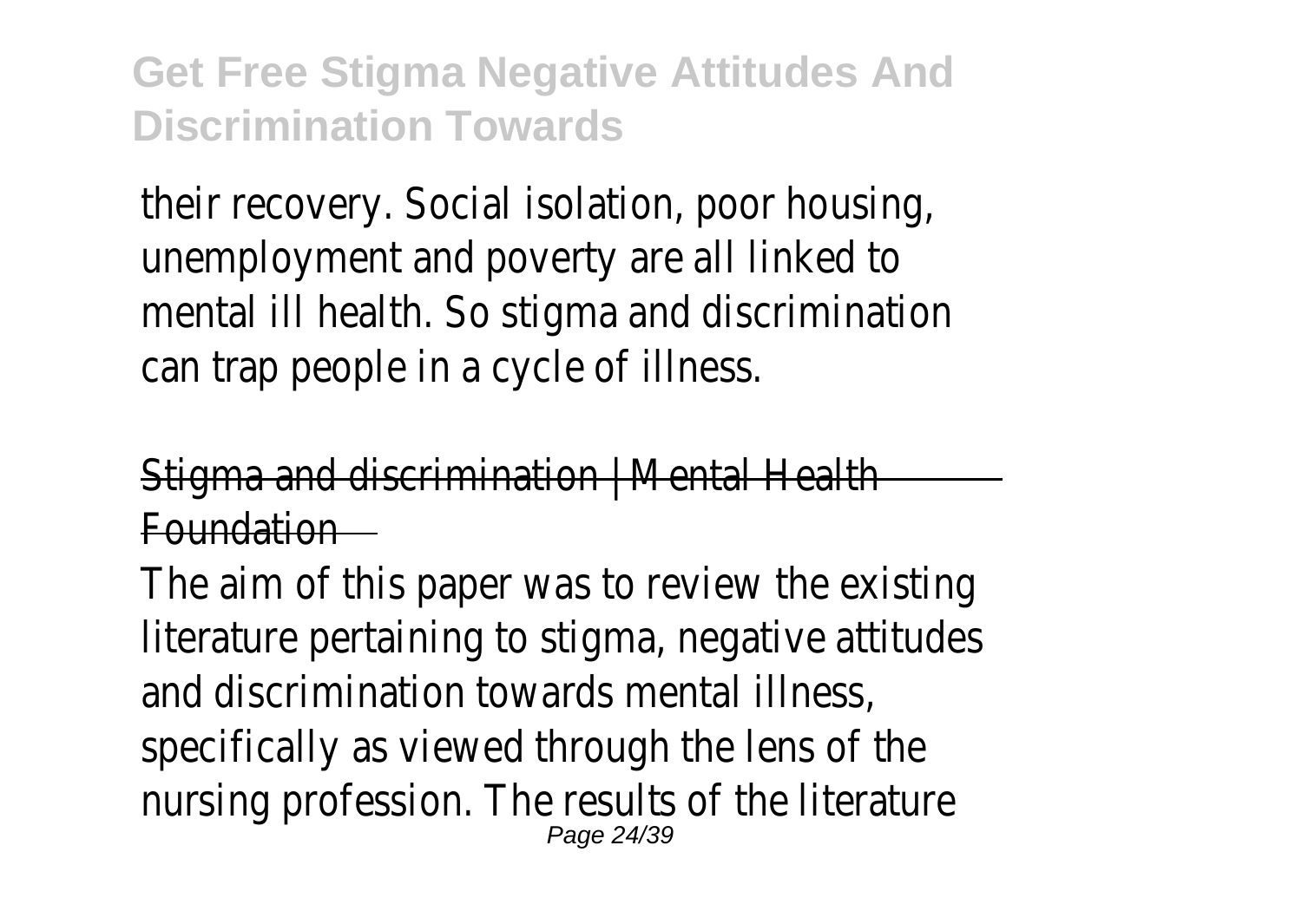review were synthesized and analysed, and major themes drawn from this were four correspond with Schulze's model identify three positions that healthcare workers assume in relation to stigma of mental illi 'stigmatizers', 'stigmatized

Stigma, negative attitudes and discrimination towards ...

The aim of this paper was to review the existing literature pertaining to stigma, negative attitudes and discrimination towards mental illne Page 25/39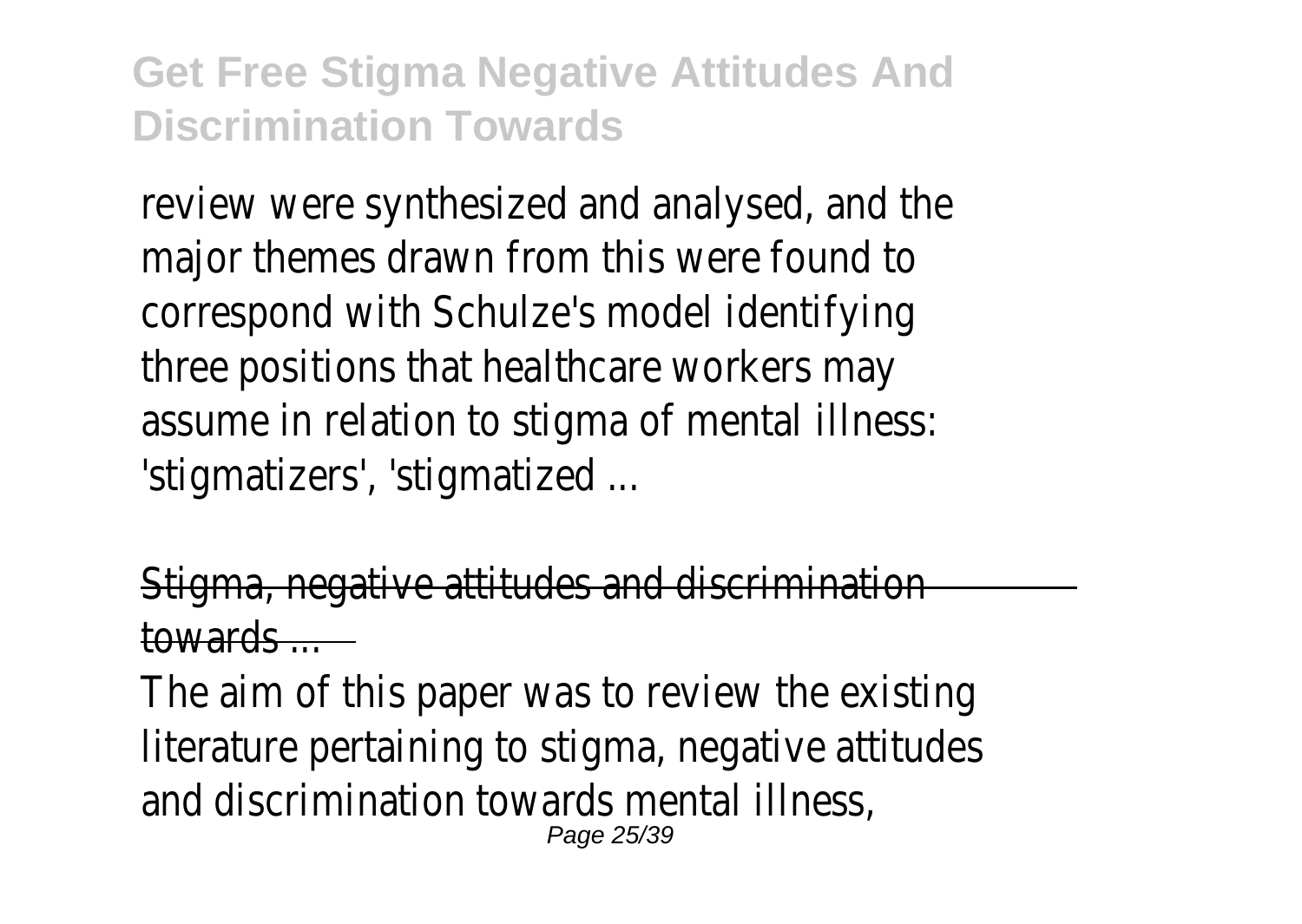specifically as viewed through the lens of nursing profession. The results of the literature review were synthesized and analysed, and major themes drawn from this were four correspond with Schulze's model identif three positions that healthcare workers assume in relation to stigma of mental illi 'stigmatizers ...

Stigma, negative attitudes and discrimination towards ...

It is a well known fact that social stigma atta Page 26/39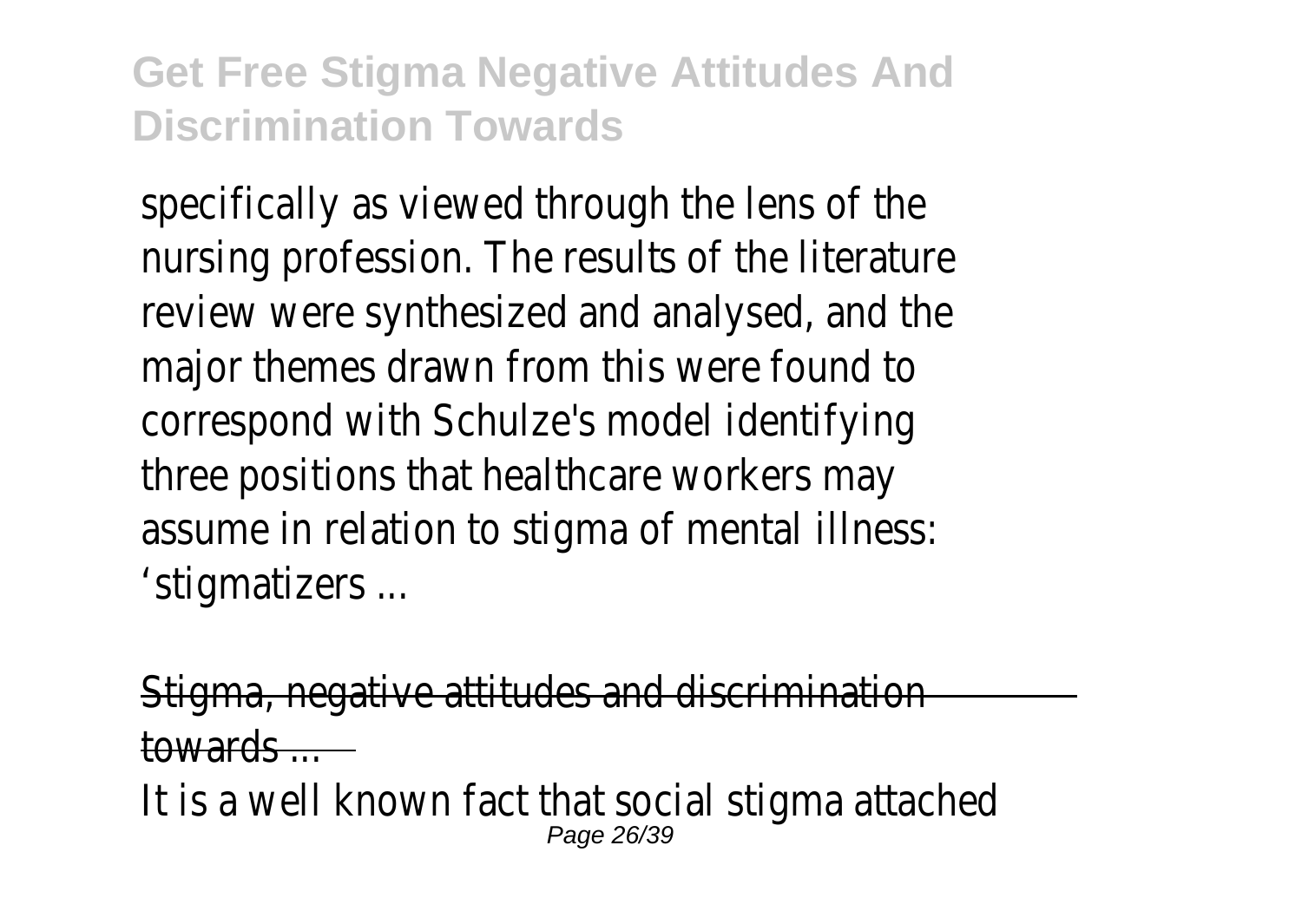to mental ill health and the discrimination pe experience can make their difficulties worse make it harder to recover. Have a thir judgements made by yourself effect otheration Mental health problems are common. They at thousands of people in the UK,  $\alpha$ 

#### **Stigma and discrimination**

Stigma, negative attitudes and discrimination towards mental illness within the nur profession: a review of the literature The all this paper was to review the existing literature Page 27/39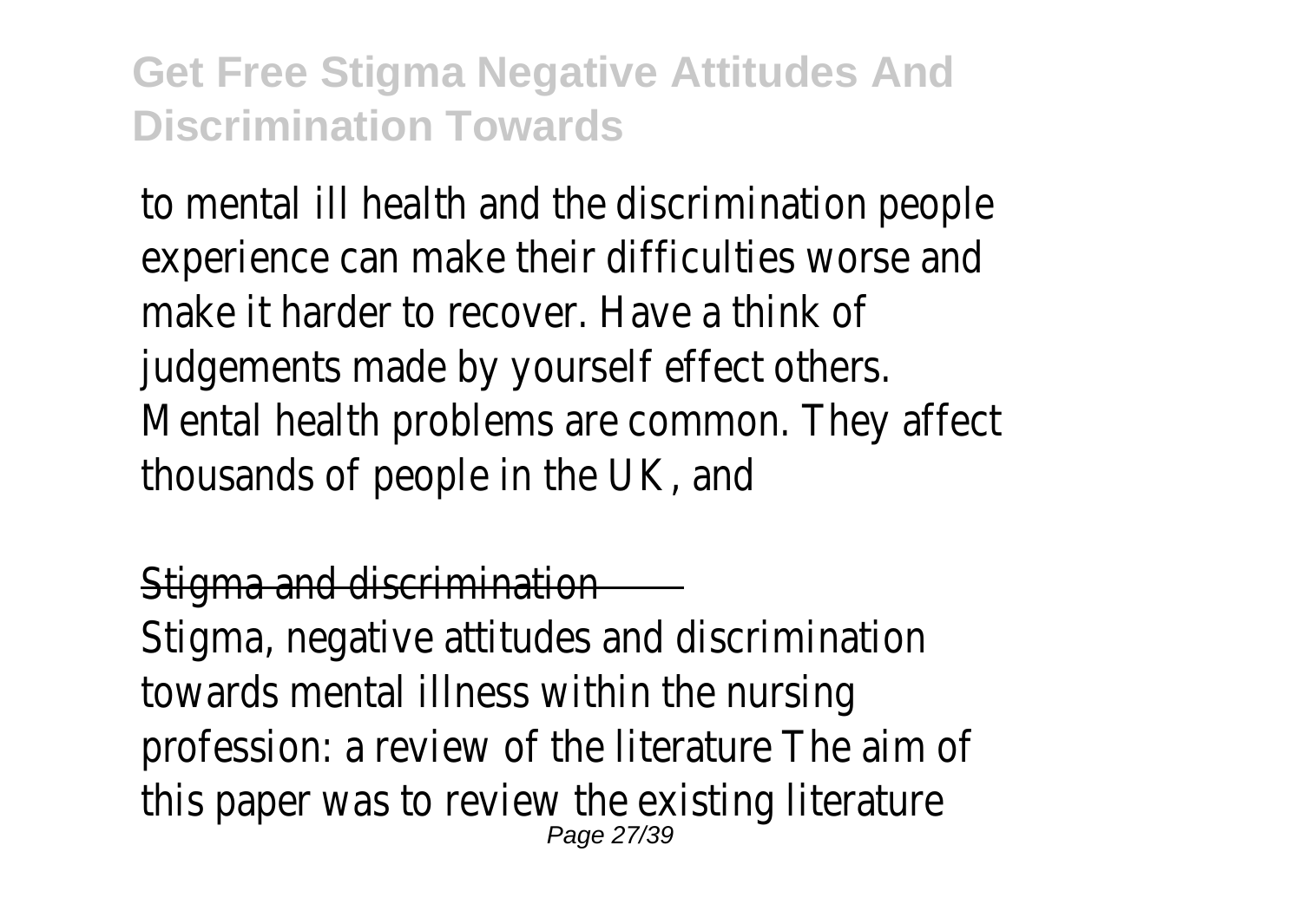pertaining...

(PDF) Stigma, negative attitudes discrimination ...

Stigma and discrimination can become internalized in people with a learning disab resulting in 'self-stigma'. This is associated higher levels of psychological distress and Ic quality of life (Ali et al., 2015; Pelleboer-Gun et al., 2019). The Disability Perception

<del>discrimination - resear</del>ch Page 28/39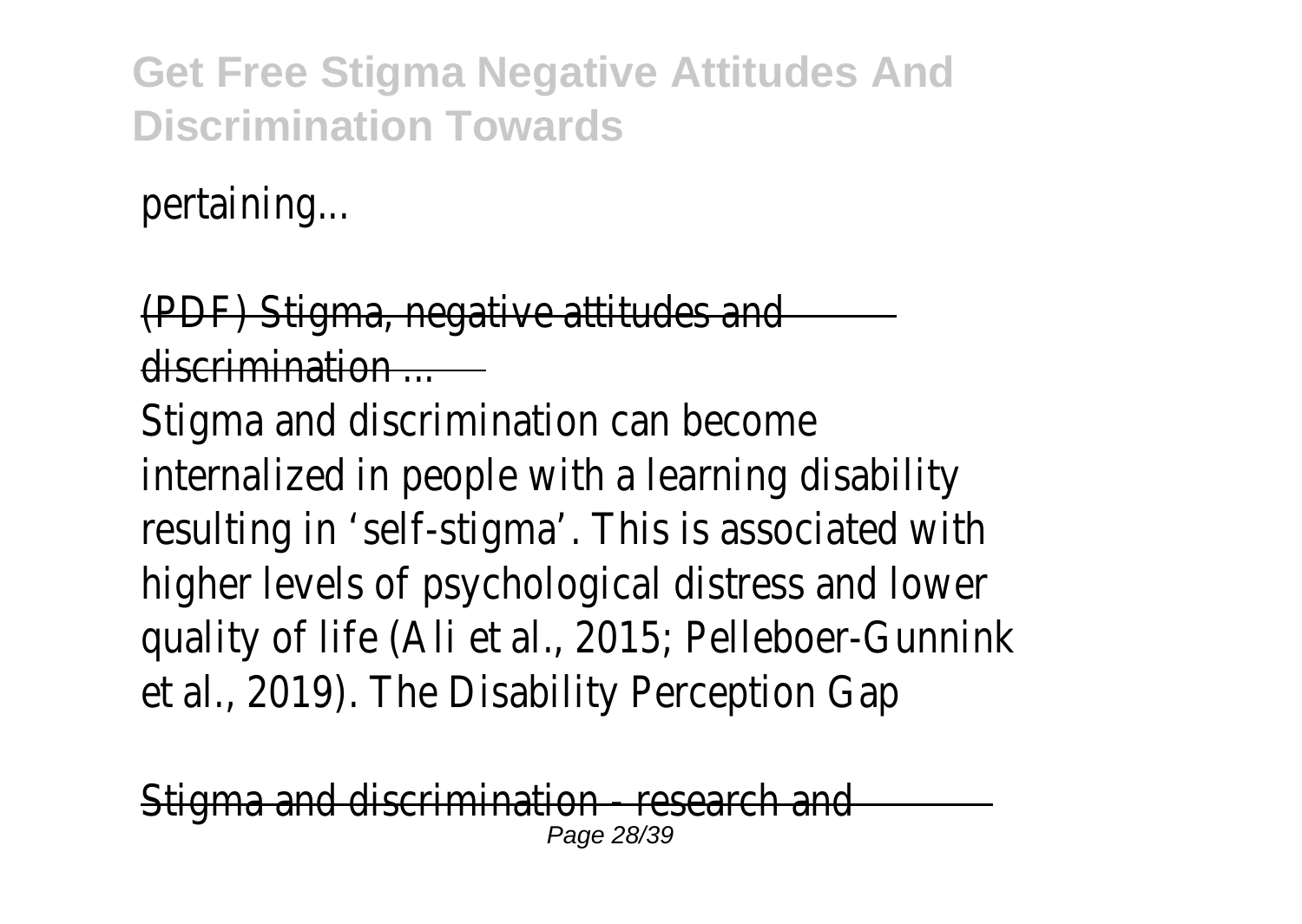#### statistics | Menca

Herein lies the core effect of stigma assoc with mental health issues  $-$  discrimination diminished self-worth. Frequently, stid against people with mental health disore involves the propagation of inaccurate negative perceptions - namely by the me

d Discrimination: The Effect of Sti **HealthyPlac** 

Attitudes & Discrimination. Discrimina against youth with mental health challer Page 29/39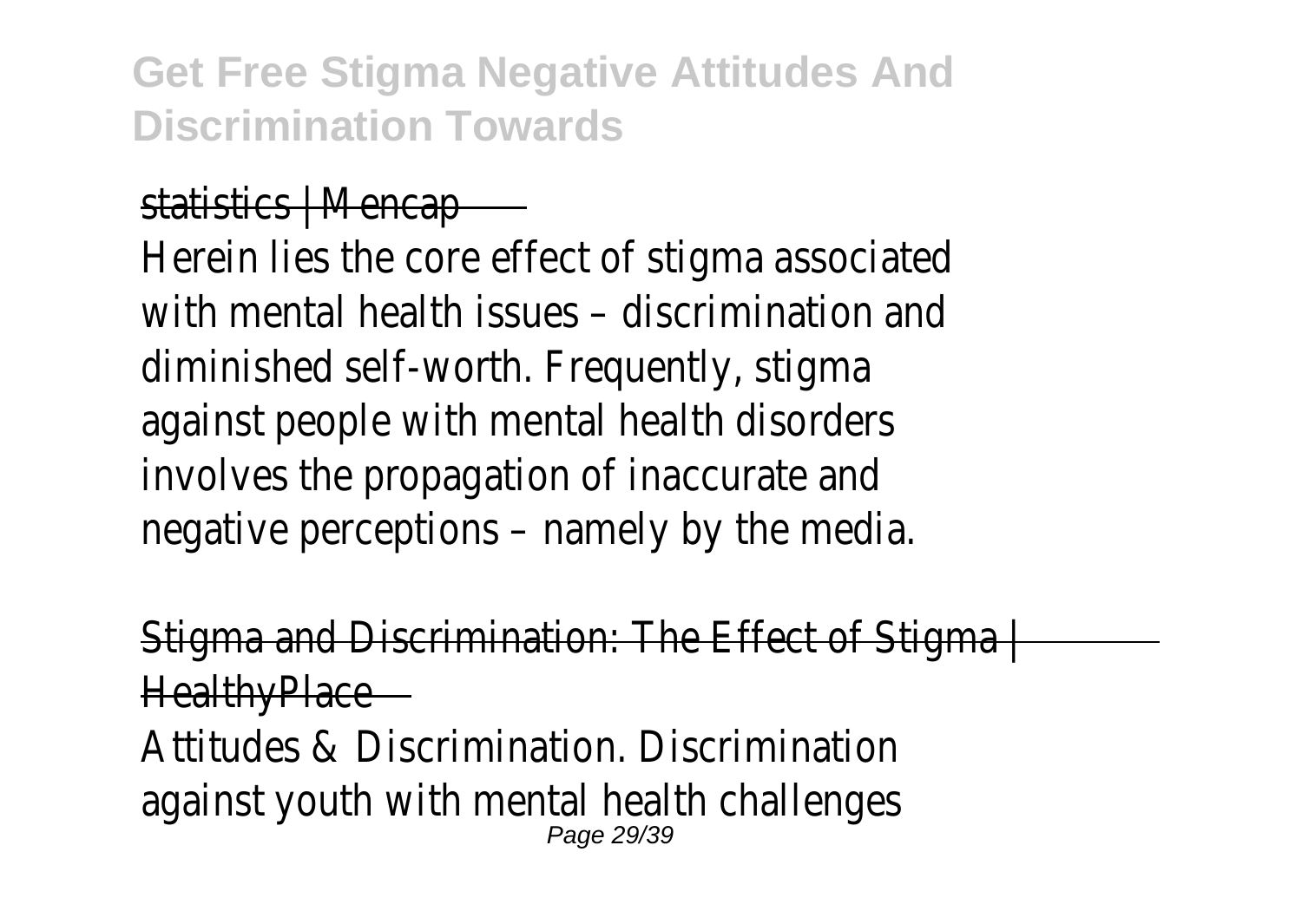begins early and increases over time, cau attitudes to become ingrained.1 Despite the that an overwhelming majority of Americ believe that people with mental illnesses are to blame for their conditions  $(84 \text{ percent})$ , about 57.3 percent believe that people generally caring and sympathetic tow individuals with mental illnesses  $2$  T percentage is much lower  $(24.6$  percent) for

Attitudes & Discrimination | Youth Stigma is when someone sees you in a negative Page 30/39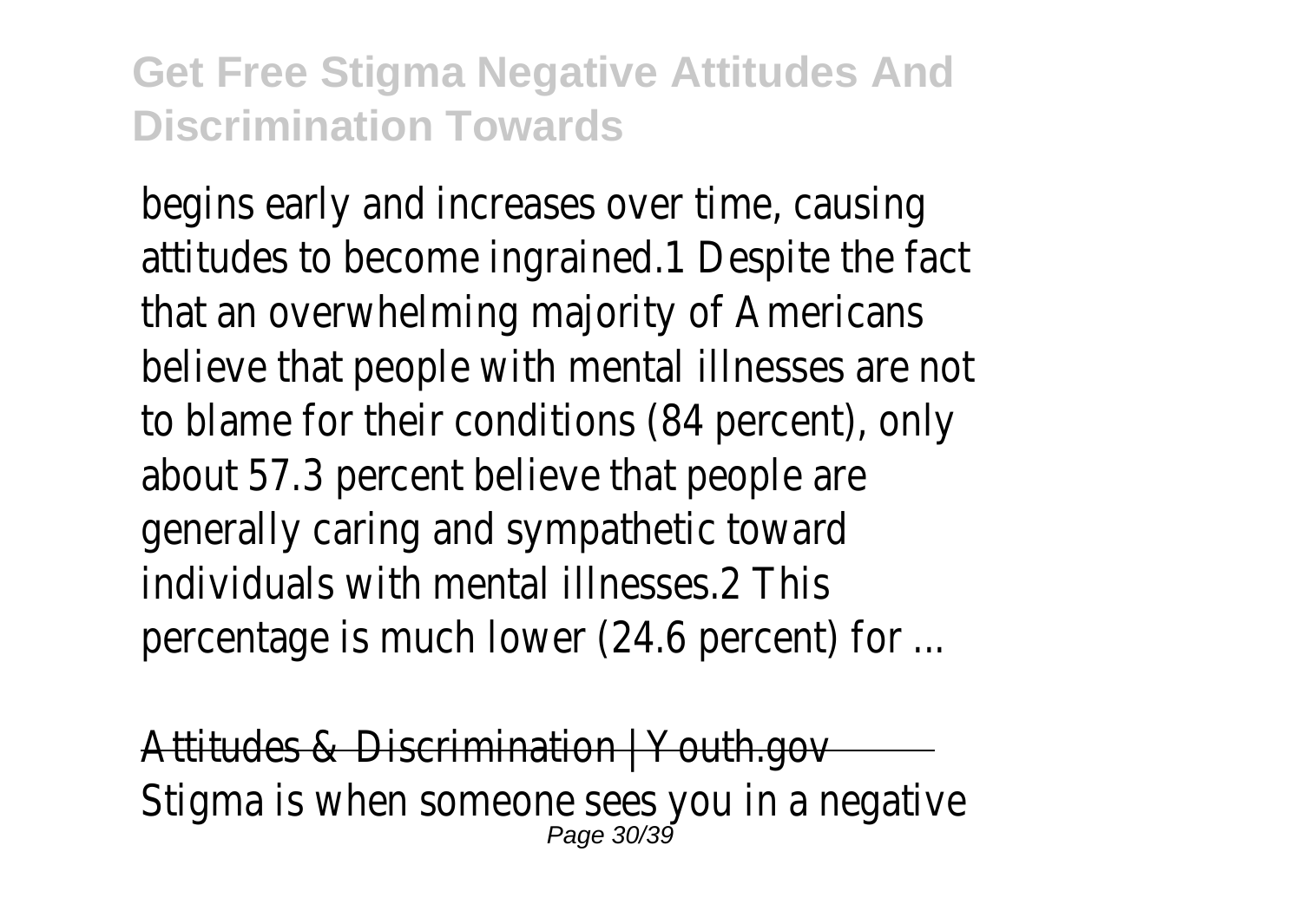way because of your mental illne Discrimination is when someone treats you negative way because of your mental illn Social stigma and discrimination can m mental health problems worse and stop a pe from getting the help they need. A stigmatising people with mental illness by see the person first and not labelling them by mental illness

Stigma, discrimination and mental illness - Better  $H = H + H$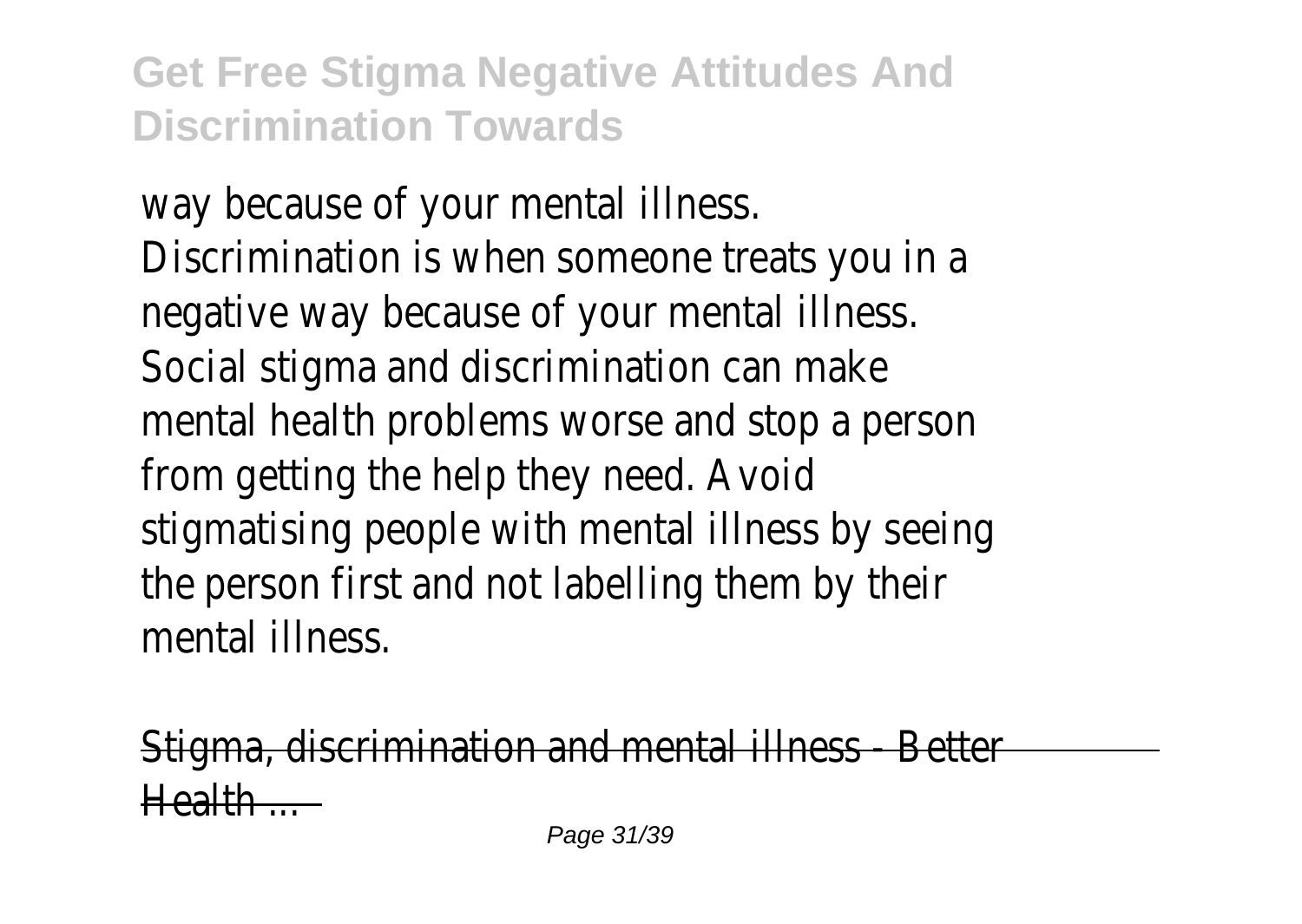Stigma is a major cause of discrimination exclusion: it affects people's self-esteem, helps disrupt their family relationships and limits ability to socialize and obtain housing and jobs. It hampers the prevention of mental he disorders, the promotion of mental well-being and the provision of effective treatment and

WHO/Europe | Stigma and discrimina Sharing your story can help improve peop understanding and change their attitudes ... to Change and Time to Change Wales organised Page 32/39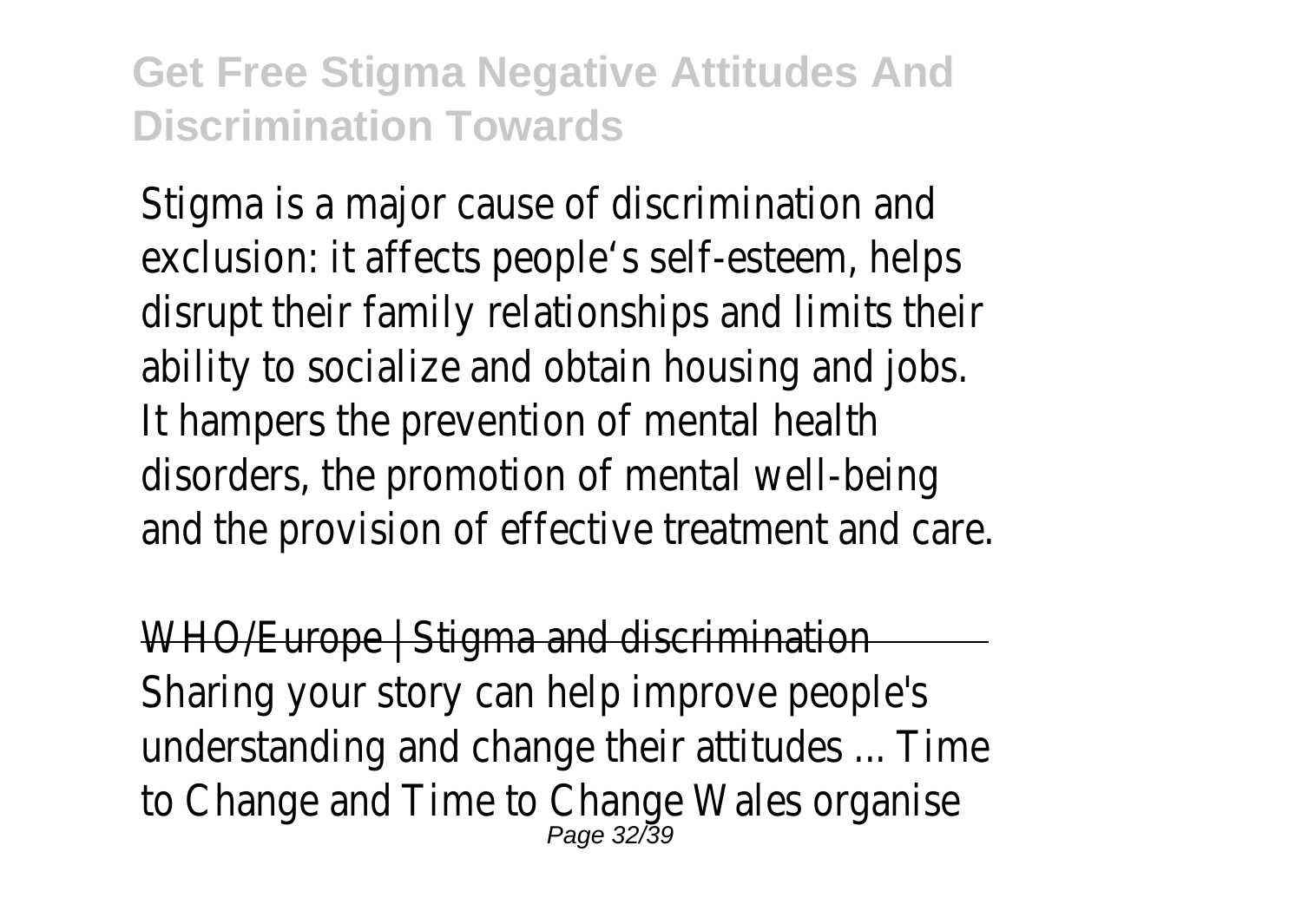national campaigns to end stigma discrimination towards mental health proble

... "I will work to fight mental health stigma no one has to go through negative experiences like mine." Read Violet

Stigma  $&$  misconceptions  $\vdash$  Mind, the mental health charity

 $f$  Stigma is a mark of disgrace that sets a person apart from others. When a person is labelle their illness they are no longer seen a individual but as part of a stereotyped group. Page 33/39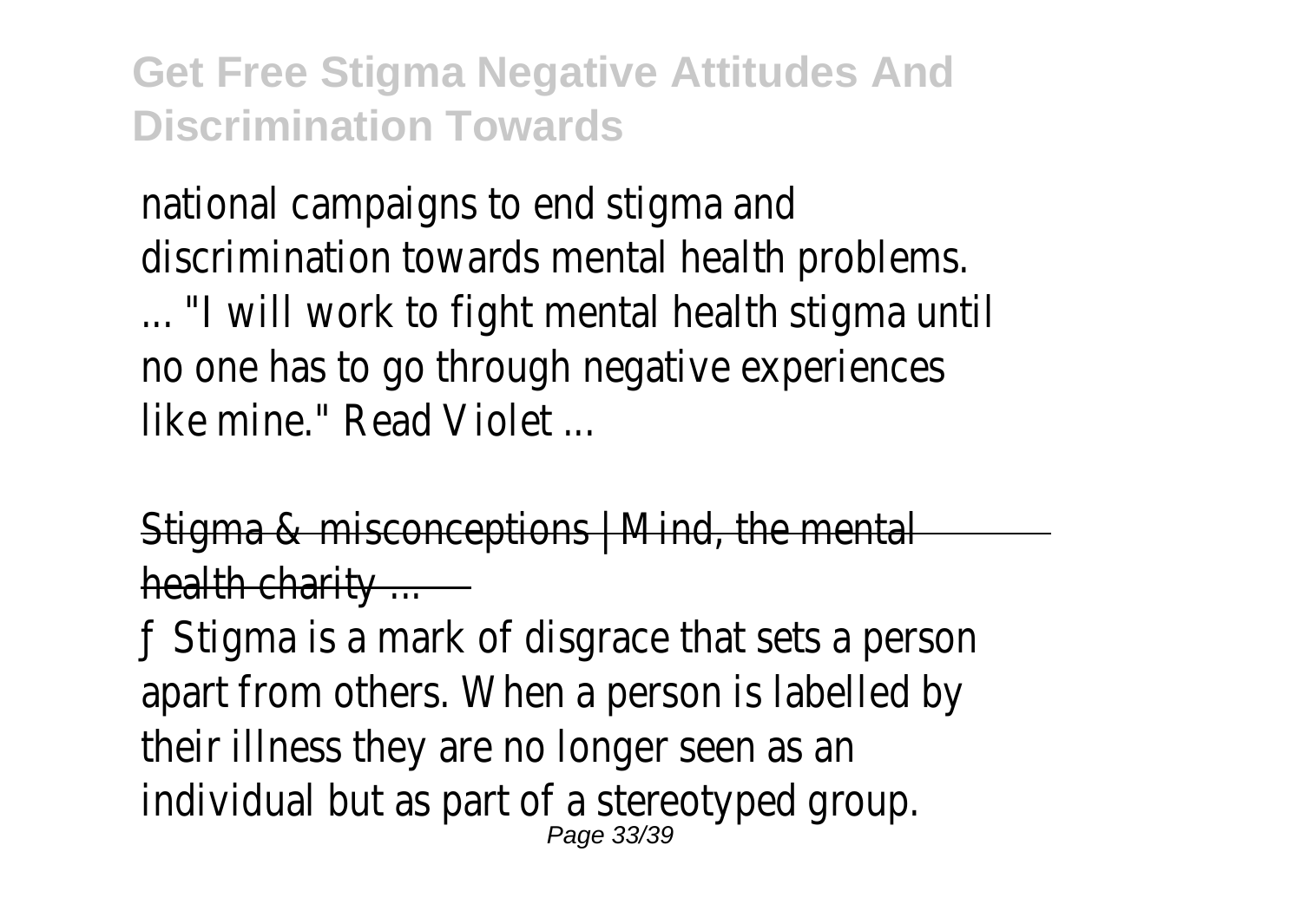Negative attitudes and beliefs toward this c create prejudice which leads to negative act and discrimination

STIGMA, DISCRIMINATION AND MENT **ILLNESS What is stigma** 

Schulze (2007) identi?es three positions healthcare workers have been seen to assun this challenge: (1) as 'stigmatizers' of the with mental illness;  $(2)$  as 'stigma- tized' by own association with mental illness; and (3) advocates, or 'de-stigmatizers'. The purpos Page 34/39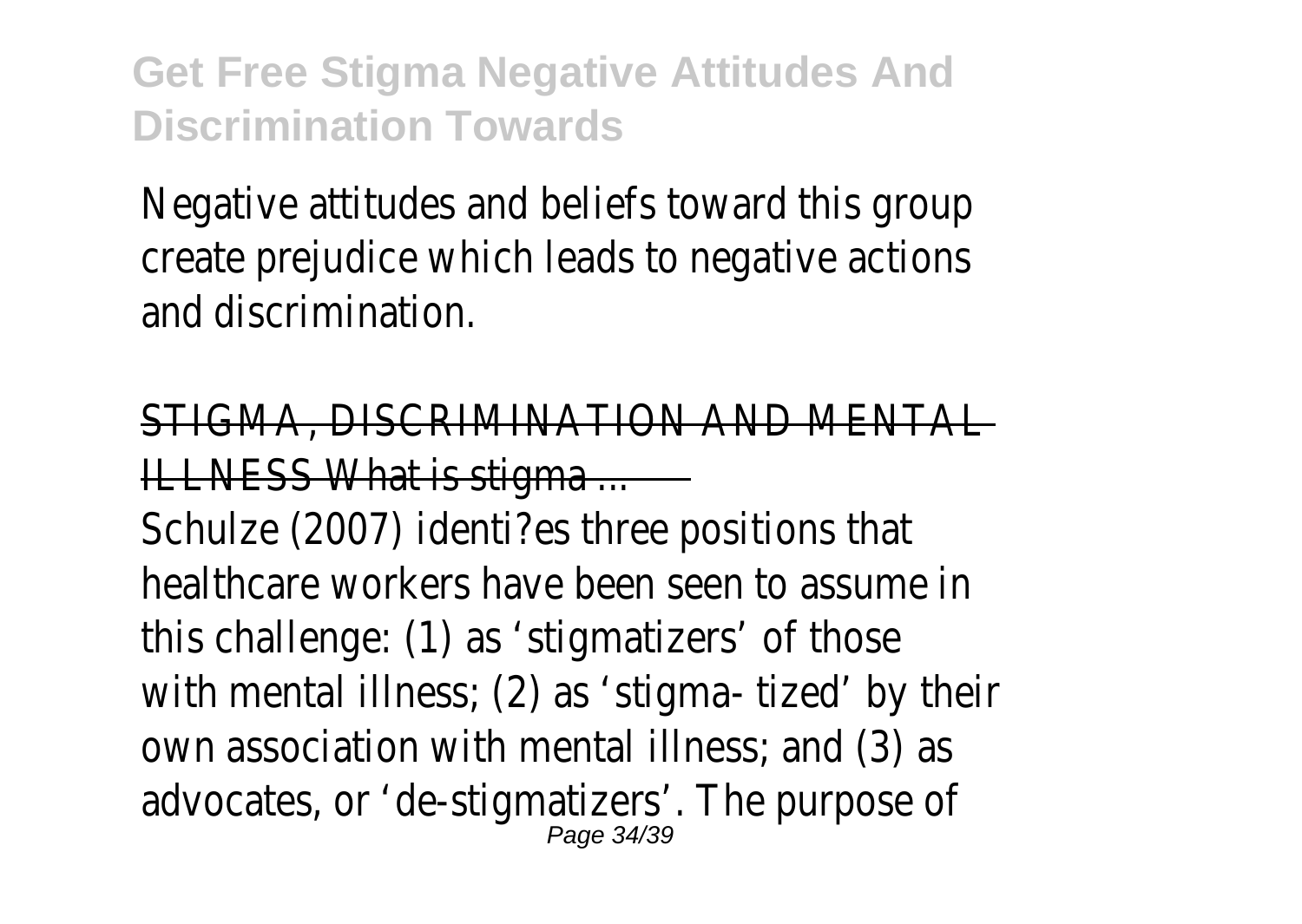this paper is to undertake a systematic, tard search and review of the existing bod literature pertaining to stigma, negative attiand discrimination towards mental illnes

Stigma, negative attitudes and discrimination towards ...

HIV-related stigma and discrimination refer prejudice, negative attitudes and abuse dire at people living with HIV and AIDS. In 35% countries with available data, over 50% of people report having discriminatory attitudes tow **Page 35/30**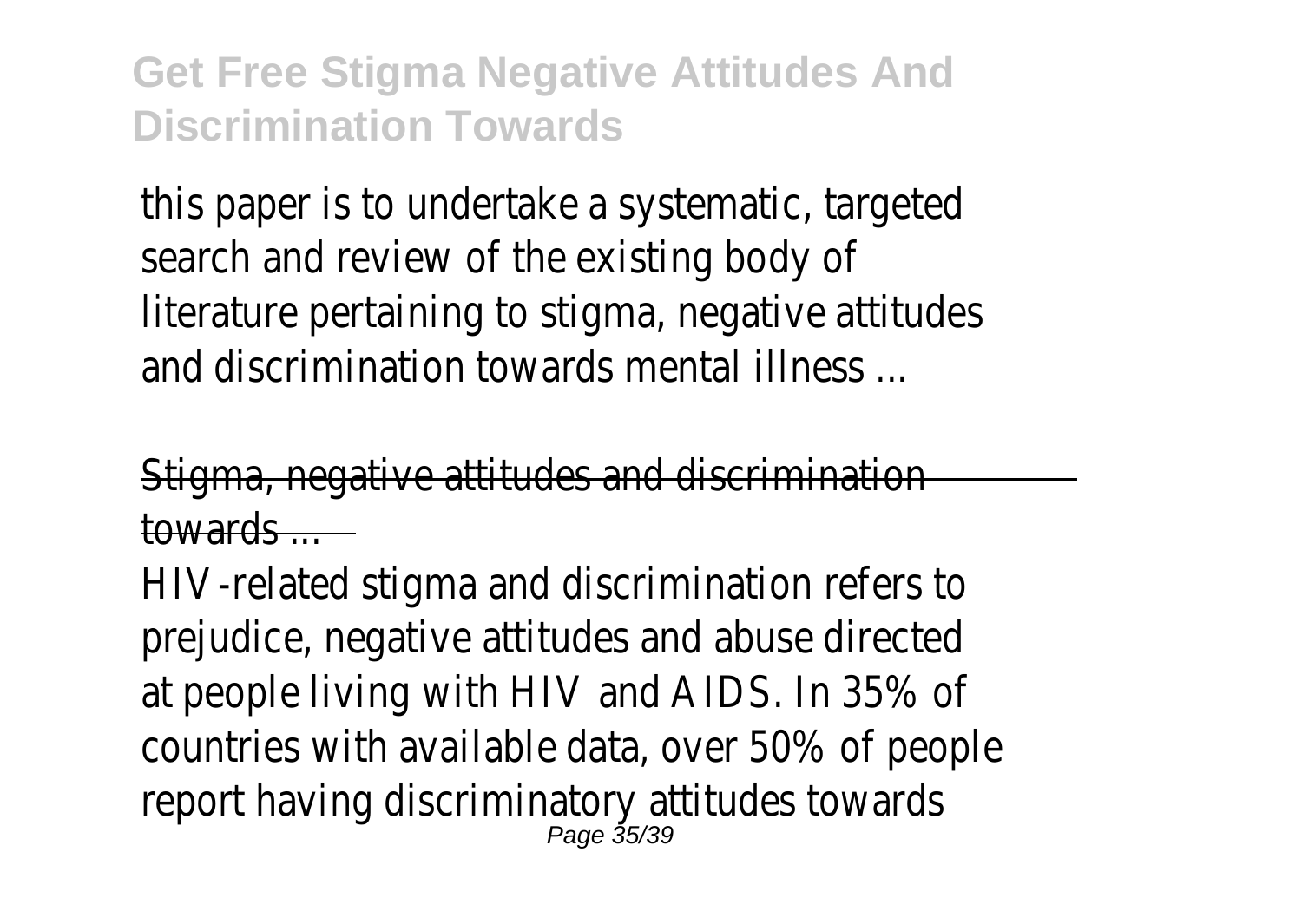people living with HIV.1. Stigma and discrimination also makes people vulnerable HIV.

 $HIV$  Stigma and Discrimination  $\mid$  A Homophobia, stigma (negative and usually un beliefs), and discrimination (unfairly treating person or group of people) against gay, bisex and other men who have sex with men still in the United States and can negatively affed health and well-being of this community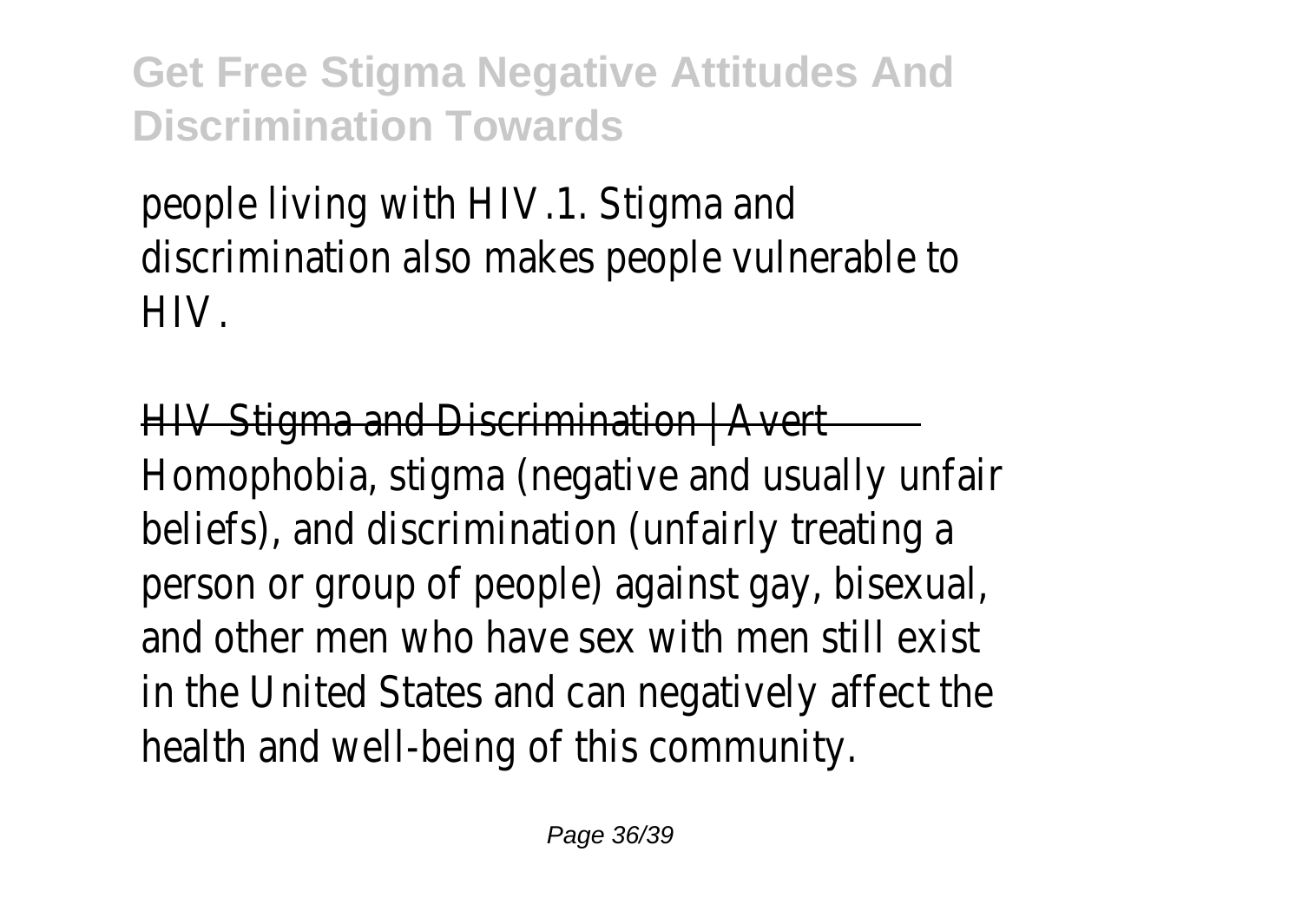#### Stigma and Discrimination Affects Gay Bisexual Men's ...

Stigma refers to negative attitudes (prejudication and negative behaviour (discrimination) tow people with substance use and mental he problems.

Stigma - Understanding the impact of prejudice  $and -$ 

Where stigma, negative attitudes stereotyping result in discrimination, they contravene the Code. Organizations Page 37/39